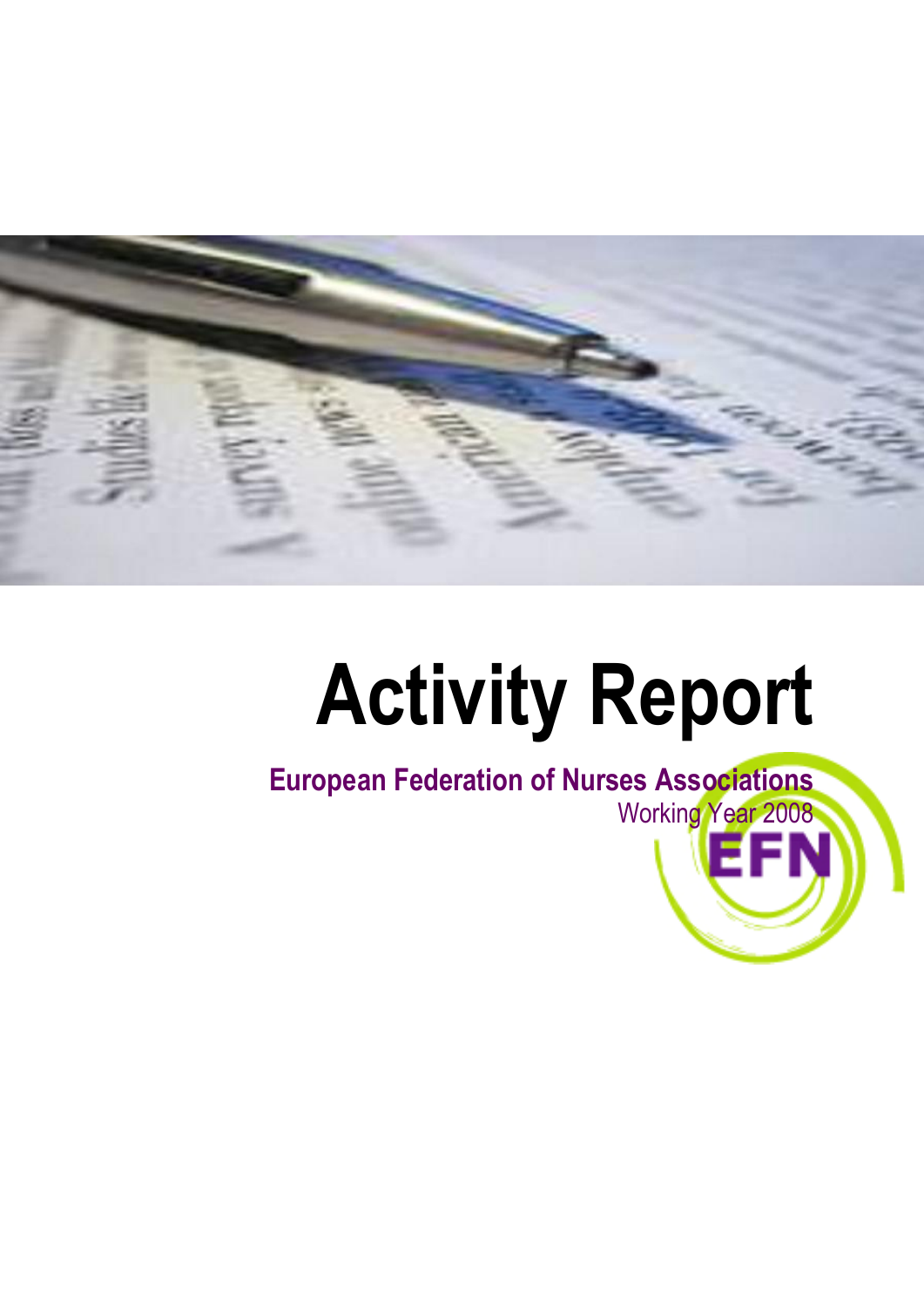# Table of Contents

| $\textbf{For} \textit{words}. \textit{} \textit{} \textit{} \textit{} \textit{} \textit{} \textit{} \textit{} \textit{} \textit{} \textit{} \textit{} \textit{} \textit{} \textit{} \textit{} \textit{} \textit{} \textit{} \textit{} \textit{} \textit{} \textit{} \textit{} \textit{} \textit{} \textit{} \textit{} \textit{} \textit{} \textit{} \textit{} \textit{} \textit{} \textit{$ |  |
|---------------------------------------------------------------------------------------------------------------------------------------------------------------------------------------------------------------------------------------------------------------------------------------------------------------------------------------------------------------------------------------------|--|
|                                                                                                                                                                                                                                                                                                                                                                                             |  |
|                                                                                                                                                                                                                                                                                                                                                                                             |  |
|                                                                                                                                                                                                                                                                                                                                                                                             |  |
|                                                                                                                                                                                                                                                                                                                                                                                             |  |
|                                                                                                                                                                                                                                                                                                                                                                                             |  |
|                                                                                                                                                                                                                                                                                                                                                                                             |  |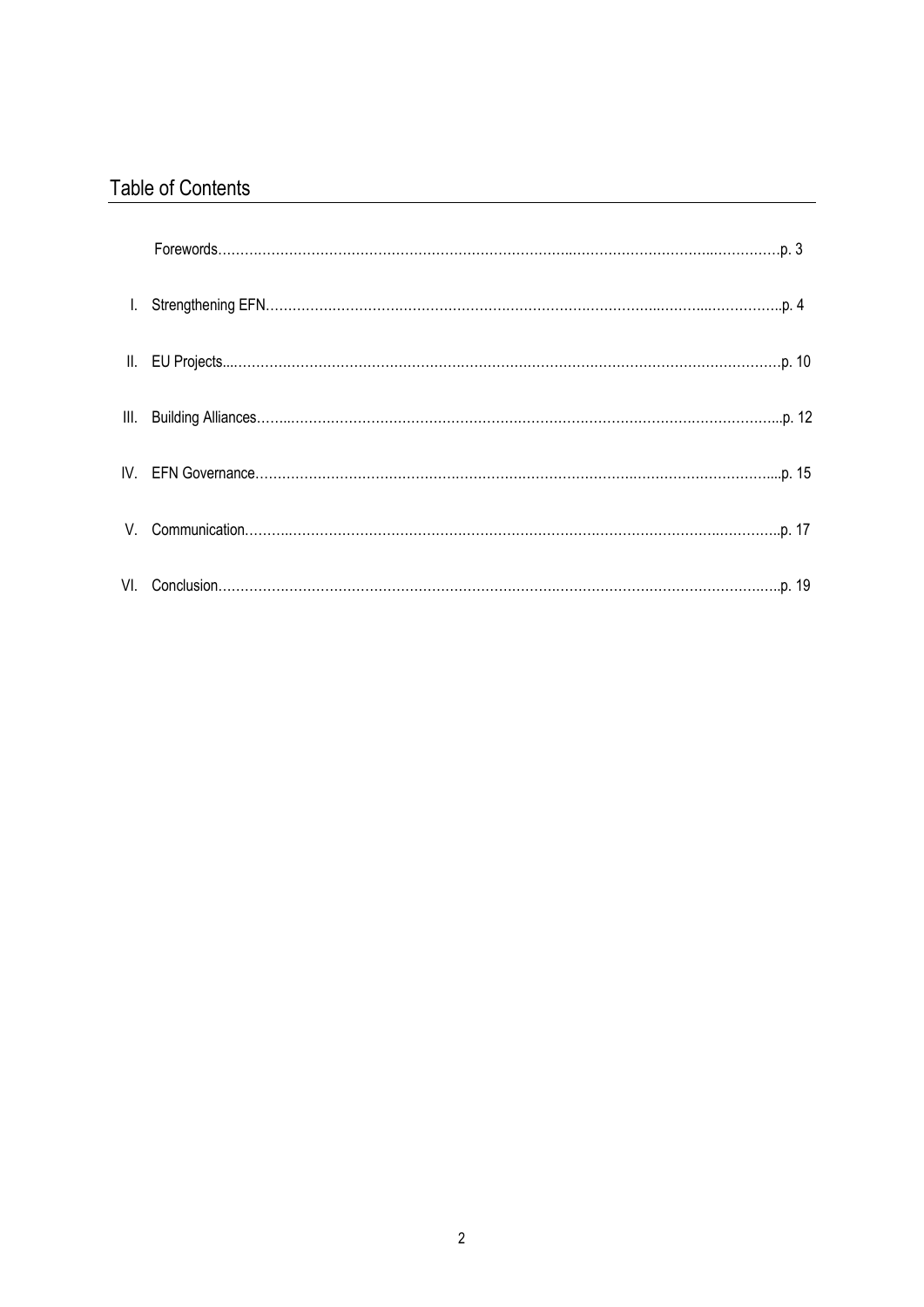# Forewords

All around Europe millions of nurses are calling for better working conditions, better salaries, sufficient and suitable human resources, leading to better quality of health care. The role of the EFN is to ensure that the nurses' voice is heard at European level on these important topics, including patient safety and healthcare associated infections, skill mix and skill needs, the EU workforce for health, quality standards and patient information.

In 2008, the Commission launched the "Patients Rights in Cross-Border Healthcare" Directive which is in EFN view a positive step forward towards implementing the agreed Council principles for all health systems in the EU: "solidarity", "accessibility", "sustainability" and "equity". Furthermore, soft law Commission initiatives saw the light in 2008 and the EFN is pleased with the Council Recommendations on Patient Safety and Healthcare Associated Infections and the Green Paper on EU Workforce for Health.

Therefore, 2008 was a very busy but successful year in terms of EU policy-making and providing input to the Commission in a pro-active way. Together with the EFN members and other EU key health stakeholders, the EFN gave input to the European policy processes, leading to the preparation of the EU policies on several issues, such as: health services, health strategy, patient safety and needlestick injuries, that will affect the daily work of 6 million nurses in Europe. The draft policy initiatives tabled in 2008 will therefore stay with us in the coming two to three years as these initiatives are very politically sensitive. Nevertheless, due to EFN strong alliances with key stakeholders in the European health arena, the EFN lobby work becomes concrete, effective and efficient.

For the third consecutive year, the European Federation of Nurses Associations makes available its annual report, highlighting the areas of EFN achievements, influence, involvement and visibility in the European arena during the year, to its members and interested stakeholders. We hope this report will be motivating and supportive to your daily work to strengthen nurses and the nursing profession at National and EU level. We are looking forward to your comments and feedback on this Activity Report.

Finally, we would like to take this opportunity to thank all the nurses across Europe who have been supporting our work and give us hope for the future developments, as well as the EU Healthcare Professions and all the other EU Stakeholders with whom the EFN has closely worked in 2008.

Grete Christensen Mr. Paul De Raeve  *EFN President EFN General Secretary*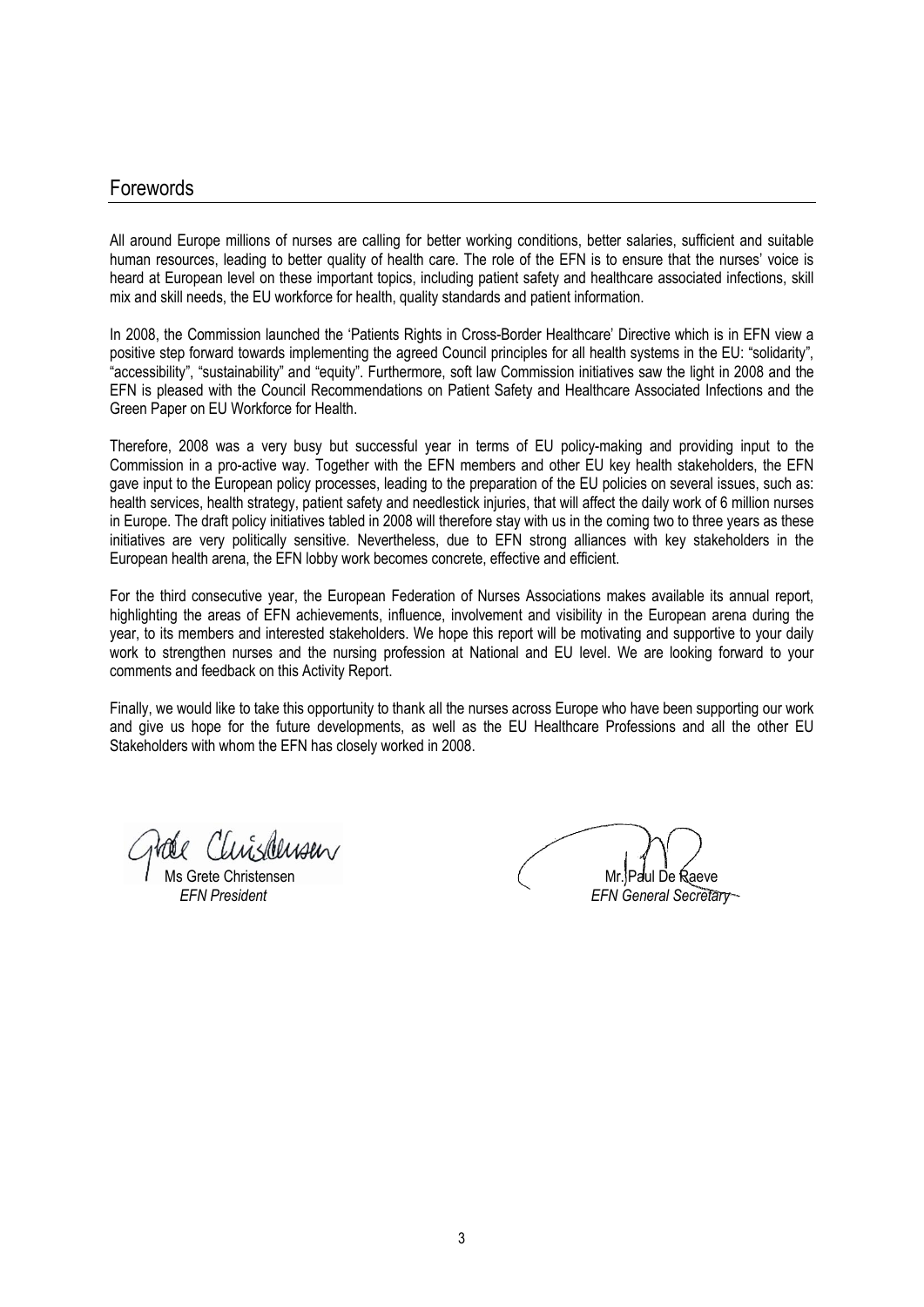

# **I. STRENGTHENING EFN**

The mission of EFN is to strengthen the status and practice of the profession of nursing for the benefit of the health of the citizens and the interests of nurses in the EU and Europe by providing nurses views on key legislative initiatives put forward by the Council of Ministers, the European Commission and the European Parliament. 2008 provided the EFN with great opportunities for lobbying the EU institutions, the EU officials and the EU health Stakeholders through its input to many EU consultation processes, and the numerous formal and informal meetings with policy-makers and politicians, organised throughout the EU. These important meetings provided EFN and its members the opportunity to express their concerns, and to gather and exchange information and experiences of best practices in nursing on key EU issues.

# **A. EFN INPUT TO THE EU INSTITUTIONS**

The EFN provided input to several important EU consultation processes on the areas that affect the nursing profession, as a way to influence the EU policy-making process.

**1. EU Consultation on Needlesticks Injuries -** After having contributed to the first EU consultation process regarding [Needlesticks Injuries](http://www.efnweb.org/version1/en/documents/EFNresponsetoEUConsultationNeedlesticks-EPSU.doc) in 2007, the EFN has again provided [its input](http://www.efnweb.org/version1/en/documents/EFNinputtoEU2ndConsultationonneedlesticksinjuries.pdf) to the European Commission [second stage consultation,](http://ec.europa.eu/employment_social/social_dialogue/docs/needlestick2_en.pdf) in 2008. The EFN approves the initiative of the European Commission to improve the Directive 2000/54/EC on the protection of workers from risks related to exposure to biological agents, which clearly needs improvement to address the measures required to prevent needlesticks injuries, that can be avoided with better working practices and the use of widely available appropriate technology that incorporates needle protection.

Furthermore, taking into account the lack of action from the European Commission, the EFN drafted [a letter](http://www.efnweb.eu/version1/en/documents/LetterCommissionerSpidla-17112008_000.DOC) to the EU Commissioner for Employment, Social Affairs and Equal Opportunities, Vladimir Špidla, to express EFN concerns about the delay of more than two years in the publication of an amendment to the [Directive](http://eur-lex.europa.eu/LexUriServ/LexUriServ.do?uri=OJ%3AL%3A2000%3A262%3A0021%3A0045%3AEN%3APDF)  [2000/54/EC,](http://eur-lex.europa.eu/LexUriServ/LexUriServ.do?uri=OJ%3AL%3A2000%3A262%3A0021%3A0045%3AEN%3APDF) to protect health care workers from potentially fatal needlestick injuries. During the time that the Commission has delayed taking action following the [European Parliament's Resolution of July 2006](http://www.europarl.europa.eu/sides/getDoc.do?pubRef=-//EP//TEXT+TA+P6-TA-2006-0305+0+DOC+XML+V0//EN)  [\(2006/2015\),](http://www.europarl.europa.eu/sides/getDoc.do?pubRef=-//EP//TEXT+TA+P6-TA-2006-0305+0+DOC+XML+V0//EN) 6 million nurses have been exposed to more than 2 million unnecessary needlestick injuries. Therefore, the EFN has urged the European Commission to respond immediately to the Parliament Resolution 2006/2015.

Finally, EPSU and HOSPEEM sent a letter to the European Commission informing that they agreed to take joint action of a non-legislative nature and that they would reach agreement with all concerned partners, the European Commission had to stop its process. This issue is now left for social dialogue by the partners in the hospital sector. EPSU/HOSPEEM have now 9 months to draft a proposal.

- **2. EU Consultation on Medical Devices –** The EFN has contributed to the [public consultation](http://ec.europa.eu/enterprise/medical_devices/recast_docs_2008/Public_consultation_en.pdf) on the revision of the Medical Devices Directive, with the aim to modernise and simplify the legislation on Medical Devices. The EFN, together with Health First Europe, organised several awareness campaigns in the European Parliament and strongly recommended the Commission that the basic principles of a new approach should be maintained and that all medical devices are subject to the Directive.
- **3. EU Consultation on Patient Safety –** In order to have a full picture on patient safety issues from all stakeholders involved, patients, consumers, national competent authorities, and healthcare professionals, the European Commission launched a [public consultation on Patient Safety,](http://ec.europa.eu/yourvoice/ipm/forms/dispatch?form=patientsafety) which results led to a Commission initiative on Patient Safety and Healthcare Associated Infections and the European project, EUNetPaS, in which all Member States, EFN and its members are actively involved. Following the EFN General Assembly, April 2008, Copenhagen, where the EFN members were informed and asked to provide their contribution to this important consultation, the EFN provided the Commission with its [input to the consultation,](http://www.efnweb.org/version1/en/documents/EFNInput-OPENCONSULTATIONONPATIENTSAFETY.pdf) and EFN members experts in Patient Safety and Infection Control, met the Commission in making sure the future legislative initiative fits the reality. The political discussions took place in the Patient Safety Working Group of the High Level Group on Health Services and Medical Care, in which EFN is a member, and the terms of reference of this workgroup "Patient Safety" was expanded in 2008 to the "High Level Group on Patient Safety and Quality Standards'.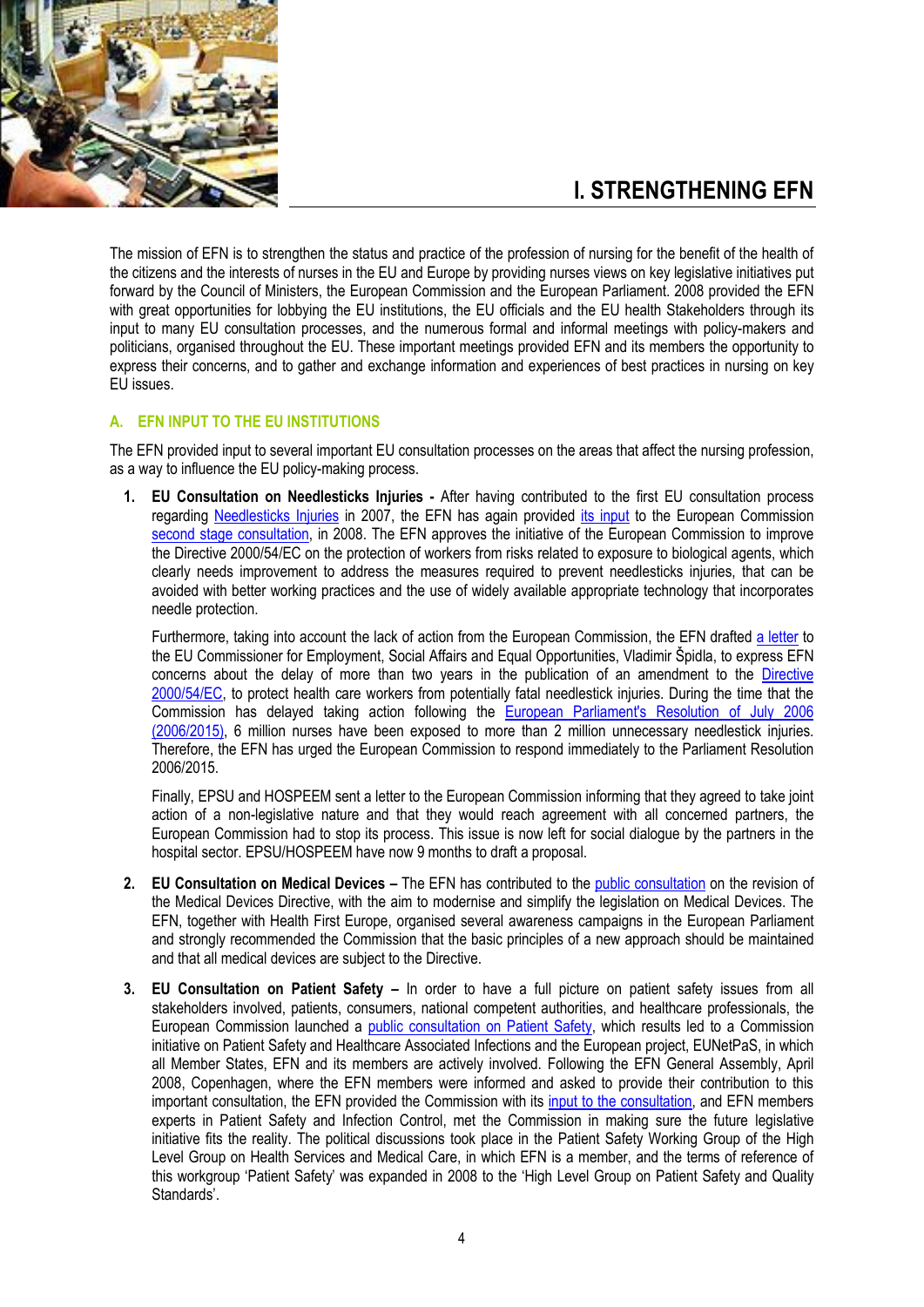**4. EU Consultation on Information to Patients -** In April 2008, the EFN provided its input, through the European Public Health Alliance (EPHA), to the European Commission DG Enterprise and Industr[y public consultation](http://ec.europa.eu/enterprise/pharmaceuticals/pharmacos/docs/doc2008/2008_02/info_to_patients_consult_200802.pdf) for a legal proposal on information to patients, aiming at ensuring that all EU citizens have access to good-quality, objective, reliable and non-promotional information on prescription-only medicinal products. [EPHA response to](http://www.efnweb.org/version1/en/documents/EPHA_FINALPositionITP_7Apr08.pdf)  [the consultation](http://www.efnweb.org/version1/en/documents/EPHA_FINALPositionITP_7Apr08.pdf) underlines the EFN opposition to advertising of prescription-only medicines and emphasises the role of nurse prescribers and how they provide information to patients on medicinal products.

# **B. EFN LOBBY PRIORITIES**

The aim of the EFN is to bring to the attention of the EU the current and potential collaboration of nurses to meeting the health needs of the population throughout the European Union. As such, the EFN has set, under 3 overarching objectives, key priorities on which the EFN worked in collaboration with the EFN Members, the EU Institutions, and the EU key health Stakeholders.

- **1. Overarching Objective 1 -** *"To ensure that nurses and nursing is central to the development of Social and Health Policy and its implementation in the EU and Europe."*
	- **Patient Safety and Healthcare Associated Infections (HCAIs)** which are a serious concern in the European Union, is one of the high priorities in the EFN political agenda. In order to make sure that the nurses views are taking into account and that the EU legislation is in line with EFN policy, the EFN has been actively involved in:
		- The European Commission Patient Safety Working Group of the High Level Group on Health Services and Medical Care (PSWG), engaging the 27 EU Member States and EU Health Stakeholders such as CPME, PGEU, EPF, HOPE and EFN. Although all working groups within the High Level Group were dismantled, the working group on patient safety was kept alive and renamed in September 2008 the *"Working Group on Patient Safety & Quality Standards"*. The EFN advocated to keep this high level group as the development of recommendations do not on its own change the practice and therefore the high level group needs to continue to meet as continuous political commitment is needed for positive change. The EFN welcomes this step forward for European cooperation between Member States and EU Stakeholders to improve the quality of healthcare.
		- **EXALUT The 30 months EU project launched in February 2008 "European Union Network for Patient Safety** [\(EUNetPaS\)](http://www.eunetpas.eu/)" involves the 27 EU Member States and the key EU Health Stakeholders CPME, PGEU, EPF, HOPE and EFN. As Associate Member, the EFN and its members are actively involved in the project, through the participation in the coordination and the different work packages dealing with 'patient safety culture', 'education' and 'field testing' by providing good practice examples from EFN members (*[www.efnweb.eu\)](http://www.efnweb.eu/)*.
		- Bringing together in the EFN Brussels Office EFN members" experts in the field of Patient Safety and Infection Control (Belgium, Denmark, France, Ireland, Spain, Sweden) and two representatives of the European Commission DG Sanco, in order to discuss on the nursing issues related to the European Commission Communication and Council Recommendations on Patient Safety and Quality of Health Services, including the prevention and control of Healthcare Associated Infections. The EFN members' experts provided their view on the two draft Commission documents and shared their expertise, as a reality check, with the two European Commission representatives. As a result, the Council Recommendations are in line with the EFN Policy and Position Statement.
		- $\%$  The Royal College of Nursing (RCN), a member of EFN, represented the EFN in the DG Sanco expert meeting, held in Luxembourg on 26-27 September 2008, on Patient Safety & HCAIs Council Recommendations, with the objective to finalise the proposal for EC Council Recommendations on improving Patient Safety by the prevention and control of Healthcare Associated Infection (HCAI). The only Infection Control Nurse from the RCN present at the meeting was able to influence the discussion on both nursing and non-nursing issues relating to HCAI"s, and requested for continued EFN/RCN involvement in evaluation of implementation of EC recommendations on HCAI in two years time.
		- $\leftrightarrow$  The EFN explained by video conference the EUNetPaS project to Finish nurses participating in the Conference of the University of Applied Sciences in which a discussion took place on the importance of nurses' involvement in the project. The EFN Secretary General took also the opportunity to thanks the Minister of Health, a nurse, and her advisors for the constructive salary negotiation outcomes and the leadership she provides in WHO and European Commission Summits.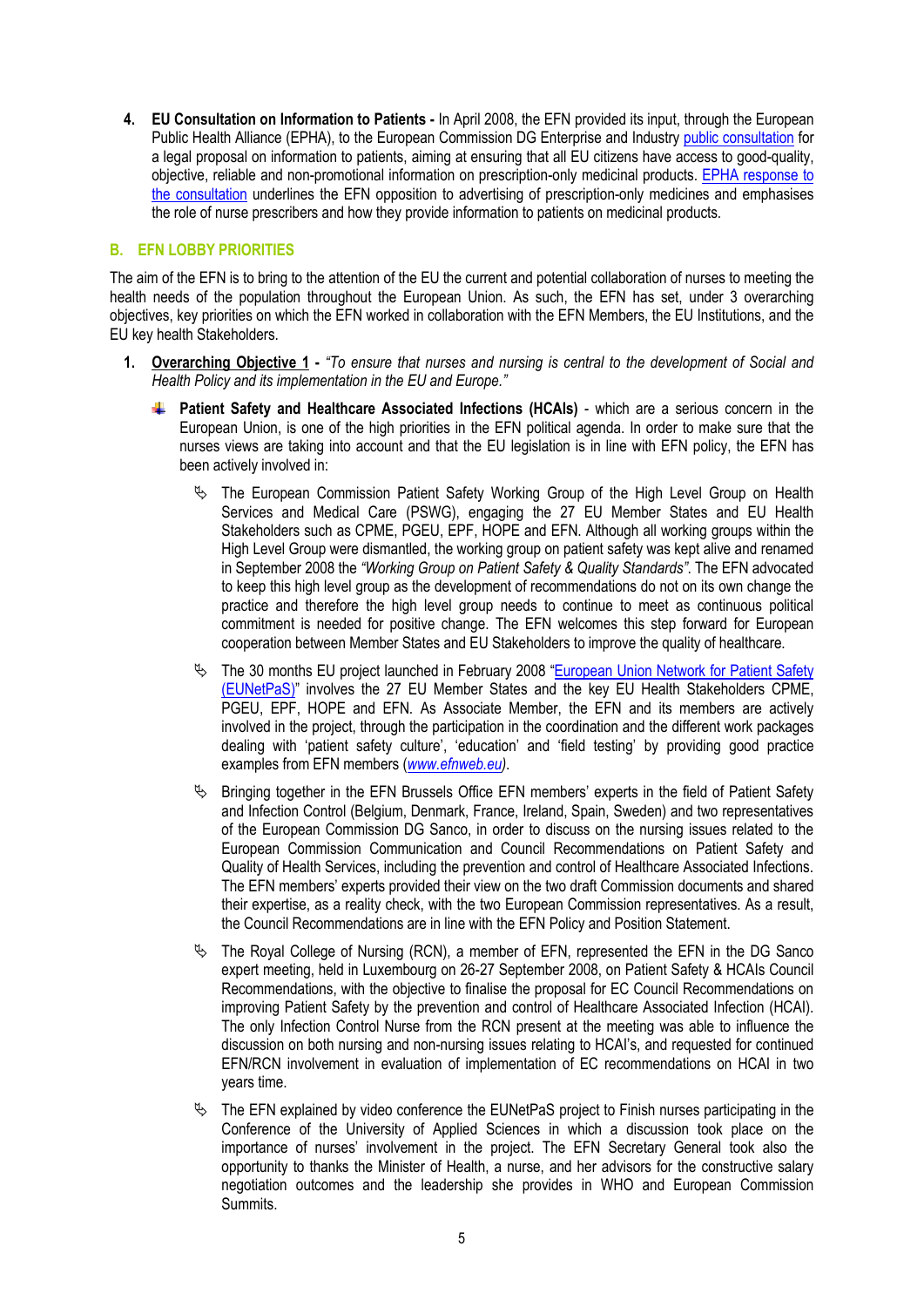The EFN Policy & Position Statements on Patient Safety are available on EFN Website: http://www.efnweb.eu/version1/en/pos\_stat\_Patient.html.

## *Next Steps:*

- *EFN Policy and Position Statements on the Council Recommendations on Patient Safety and Healthcare Associated Infections to be endorsed by the EFN members in the April 2009 General Assembly;*
- *EFN, in collaboration with Health First Europe, to keep up the political momentum in the European Parliament debates;*
- *EFN to work actively in the High Level Group on Patient Safety and Quality Standards;*
- *EFN to lobby the 2009 EU Presidencies, Czech Republic and Sweden, to endorse and implement the Council Recommendations on Patient Safety and Healthcare Associated Infections.*
- **Patients' Rights in Cross-border Healthcare** The "Health Services Directive" is a high priority in the EFN policy agenda. Following a public consultation in 2006 and several delays in 2007, the European Commission finally launched, in July 2008, a revised [proposal for a directive to facilitate the application of](http://ec.europa.eu/health/ph_overview/co_operation/healthcare/docs/COM_en.pdf)  Europea[n patients" rights in relation to cross](http://ec.europa.eu/health/ph_overview/co_operation/healthcare/docs/COM_en.pdf)-border healthcare, aiming to clarify and promote the right of patients to gain access to healthcare in another EU country by ensuring high quality and safe cross-border healthcare, as part of its [Renewed Social Agenda.](http://europa.eu/rapid/pressReleasesAction.do?reference=IP/08/1070&format=HTML&aged=0&language=EN&guiLanguage=en) As such:
	- The EFN General Assembly, held in October 2008, in Cyprus adopted the EFN Position Statement on Patients" Rights in Cross[-Border Healthcare Directive,](http://www.efnweb.eu/version1/en/pos_stat_Services.html) which highlights that the EFN welcomes the EU Directive, but that some improvements are needed to implement the Council Conclusions on Common Values and Principles: "solidarity", "accessibility" and "sustainability". The EFN main concerns relate to "upfront payment", "top-up payments", "independent point of contact to provide information to patients" and "patient sensitive qualitative data".
	- The EFN participated in the Ministerial Conference *"[Europe of Health: Serving Patients](http://www.eu2008.fr/PFUE/lang/en/accueil/PFUE-10_2008/PFUE-13.10.2008/conference__l_europe_de_la_sante_au_service_des_patients_)"*, held in Paris, France, on 13-14 October 2008, under the auspices of the French EU Presidency, brought together experts, health professionals, patients' associations, European Commission, Member States representatives and MEPs, to exchange experiences on a number of subjects related to patients' rights. The aim of this conference was to present the added value of EU-led action in the field of health, regarding safety, quality of care and the promotion of patients' rights. Taking part in a panel discussion the EFN stressed the importance of a competent and motivated workforce in order to safeguard safety and quality.
	- Next to Patients" Rights topic, the EFN considers the development of **EU Quality Standards**, in reference to article 5 of the **Patients' Rights in Cross-border Healthcare** Directive a high political and professional priority. The first meetings with the Commission took place and the European Commission is considering putting in place a project on Quality Standards, similar to the EUNetPaS project. Although there is the treat of watering down article 5 in the Directive, EFN members agreed to continue the work on this political sensitive issue.
	- The EFN Policy & Position Statements on Services Directive are available on EFN Website: [http://www.efnweb.eu/version1/en/pos\\_stat\\_Services.html](http://www.efnweb.eu/version1/en/pos_stat_Services.html)

#### *Next Steps:*

- *EFN amendments to the legislative proposal on Patients' Rights in Cross-border Healthcare;*
- *Alliances building with key stakeholders such as EPHA, EHMA, HOPE, CPME, AEMH, AEHP,*  UEMO and UEMS:
- *Provide input to the political discussions in the European Parliament based on EFN Policy and*  Position Statements of which the Quality Standards needs to be endorsed during the April 2009 *EFN General Assembly.*
- **Patient Information** As a member of DG Sanco High Level Group on Professional mobility and Patient Safety, and EMEA working group on Health Professionals, the EFN participated in the meetings organised in Brussels (High level group; Pharmaceutical Forum; BEUC; EPHA; etc.), and in London (EMEA). Based on EFN strong alliances with other EU stakeholders, EPHA took the lead in taking a strong and joined [position](http://www.efnweb.eu/version1/en/documents/EPHA_FINALPositionITP_7Apr08.pdf) forward during the Commission negotiations. The negotiations surrounding the "Pharmaceutical Package" were time consuming for many stakeholders and the EFN would like to express its gratitude to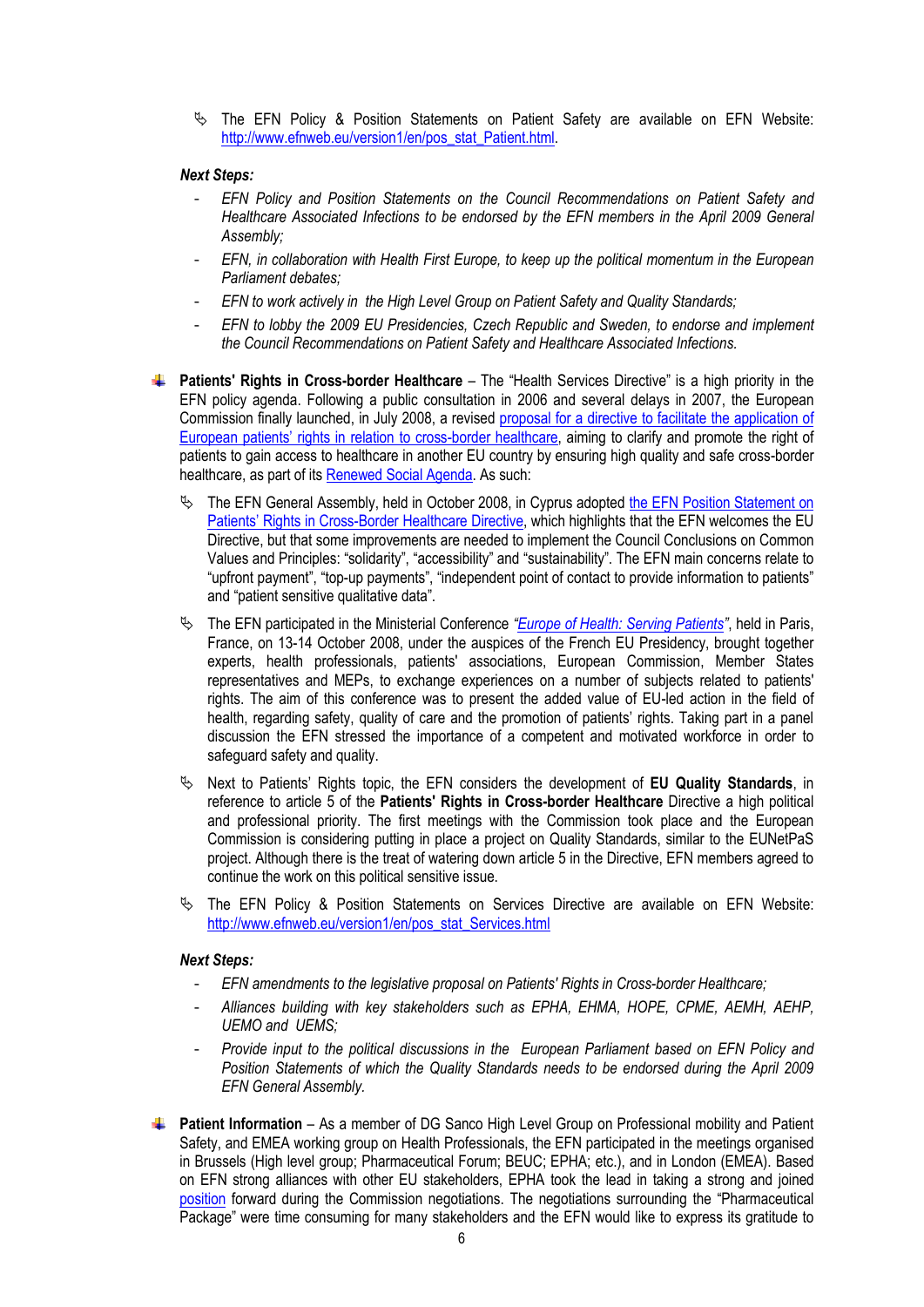the continuous advocacy work of collegeas directly involved in this policy process. Commissioner Verheugen reforms angered consumer and health professionals by seeking to ease the ban on advertising prescription drugs by allowing manufacturers to give details about their products on the Internet or the printed media. EPHA, BEUC, EFN and 17 other organisations representing patients, consumers and health professionals believe it is impossible to draw a line between promotional and non-promotional information to patients and consider deregulation of the current rules on information about prescription medicines is likely to lead to higher expenditures while any additional benefits to health or healthcare quality are yet to be established. A strong alliance wrote to the European Commission President José Manuel Barroso asking him for the reforms to be reconsidered.

The EFN Policy & Position Statements on Patient Information are available on EFN Website: [http://www.efnweb.eu/version1/en/pos\\_stat\\_Services.html](http://www.efnweb.eu/version1/en/pos_stat_Services.html) .

## *Next Steps:*

- *EFN to support EPHA amendments to Directive on Patient Information;*
- *EFN to continue being a stakeholder in the EU platforms on Patient Information: EMEA and European Parliament Joint ageing and health and Consumer Intergroup;*
- *Alliance building with EPHA and BEUC;*
- *EFN to monitor the progress made in the Pharmaceutical Forum and EMEA actions.*
- **2. Overarching Objective 2 -** *"To support and facilitate a qualitative and equitable health service in the EU and Europe by a strategic contribution to the development of a sufficient, effective, competent and motivated workforce of nurses."*
	- **EU Workforce for Health –** The Green Paper on EU Workforce for Health was officially launched on 10 December 2008 and EFN provided a key note speech during this [event.](http://ec.europa.eu/health/ph_overview/workforce/program_en.htm) Workforce planning, recruitment and retention and working conditions will stay a high priority for EFN as 6 million nurses in Europe will be affected by the Commission initiative. Therefore, the EFN and its members were actively involved in drafting the Green Paper by providing the evidence. It was therefore extremely important for the EFN to have a Position Statement on Skill Mix and Skill Needs presenting a clear position of its Members [\(http://www.efnweb.eu/version1/en/pos\\_stat\\_Work.html\)](http://www.efnweb.eu/version1/en/pos_stat_Work.html). The expected outcome is that the EFN policy document on Skill Mix is used by the European Commission and WHO to advance the political debates on health systems reform and workforce mobility within the EU and globally. A public consultation period will take place (first half of 2009), and the EFN, being in close contact with DG Sanco, will provide its input to this consultation process, so that the nurses' views are reflected into the adopted Green Paper on EU Workforce for Health.

To achieve this policy outcome, the EFN was actively involved in the Health Professionals Mobility Working Group of the High Level Group on Health Services and Medical Care (HPWG) renamed High Level Group Working Group on EU Workforce for Health, which is aiming to encompass the workforce capacity issues and human resource strategies required to care for an ageing population. This political environment acknowledged the difference nurses can make and a tremendous paradigm shift took place over the last three years: "nurses are leading change".

Finally, the EFN made a presentation on the challenges posed by health workforce shortages, particularly in the nursing sector, and the international migration of health workers in the meeting held by the Coalition for Health, Ethics and Society (CHES), in March 2008, where EFN stressed the need for urgent action and the important role the EU can play in this field. The EU Member States needs, particularly in relation to demographic ageing, and how the outflow of nurses is managed in the countries where they originate, needs to be addressed in DG Sanco legislative initiatives in order to prevent recommendations ending up on book shelves.

The EFN Policy & Position Statements on Recruitment & the EFN Good Practice Guidance for International Nurse Recruitment are available on EFN Website: [http://www.efnweb.eu/version1/en/pos\\_stat\\_Work.html.](http://www.efnweb.eu/version1/en/pos_stat_Work.html) 

# *Next Steps:*

- *EFN Policy and Position Statements on the Green Paper on EU Workforce for Health to be endorsed during the April 2009 EFN General Assembly;*
- *EFN amendments to the Green Paper on EU Workforce for Health;*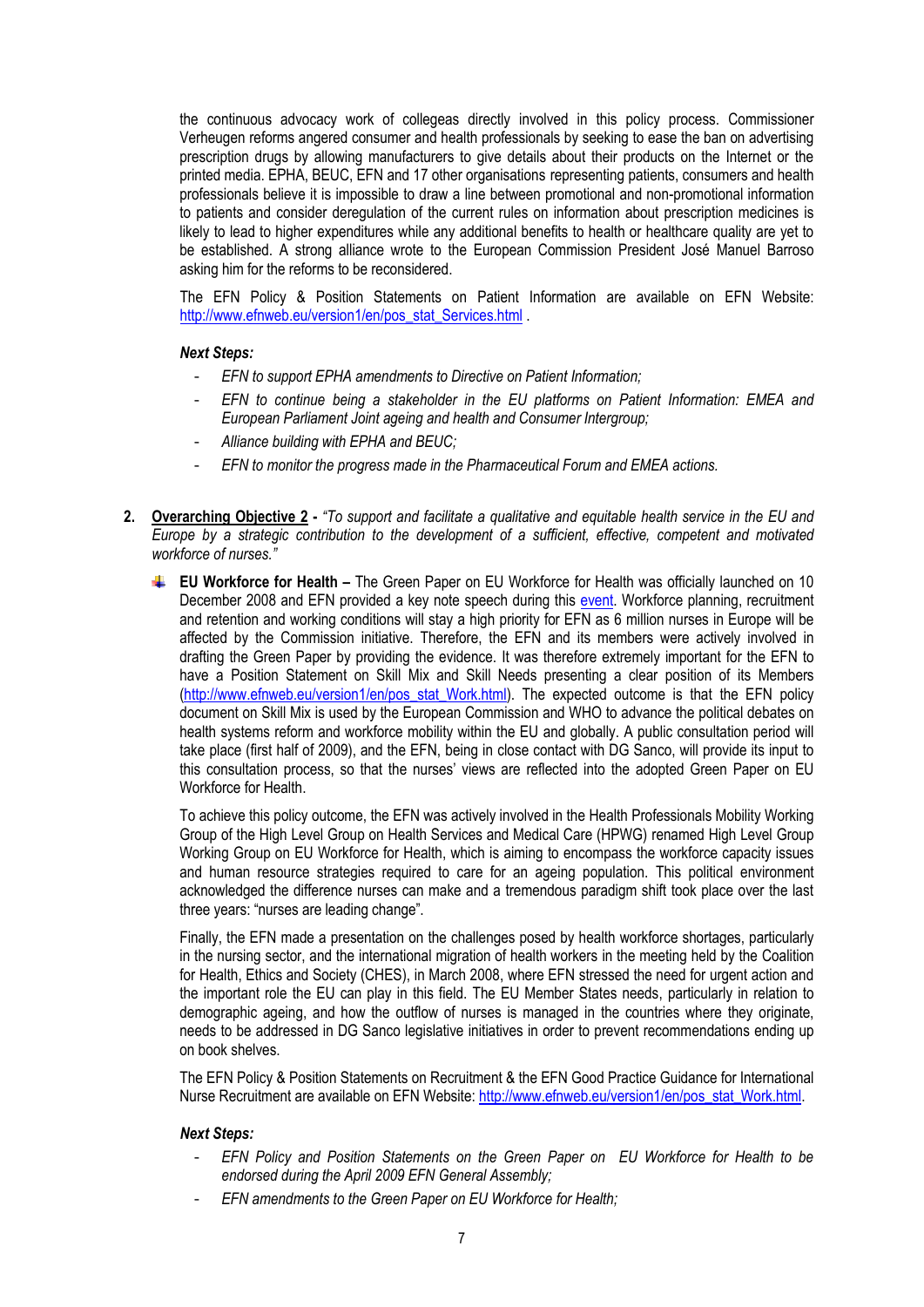- *EFN input to the High Level Group on Mobility leading to optimal Council of Ministers decisions on Mobility;*
- *EFN building alliances with stakeholders in the European Health Policy Forum and taking the lead on workforce planning.*
- *EFN as advisor to the 7th Framework Program approved mobility and forecasting projects.*
- **Medical Devices / Needlesticks Injuries –** Over the last four years, the EFN has been active on these issues by lobbying the EU Institutions (namely DG Enterprise lead on this item) to introduce legislative measures to protect healthcare workers from potentially fatal blood borne infections, such as HIV/AIDS, Hepatitis B and Hepatitis C, caused by occupational injuries with contaminated needles, and through its alliances with other key EU Stakeholders (e.g.: Health First Europe, EUCOMED). In 2008, the EFN provided its input to the public consultation on the revision of the Medical Devices Directive, to the second stage consultation on Needlestick injuries, and drafted a letter to the EU Commissioner for Employment, Social Affairs and Equal Opportunities, to express EFN concerns about the delay of more than two years in the publication of an amendment to the Directive 2000/54/EC, on the protection of workers from risks related to exposure to biological agents at work. The EFN managed to get a glance on the Commission legislative proposal to amend 2000/54/EC, but the EFN partner EPSU found it more opportune not to follow this legislative road. Although the legislative initiative covered eliminating the re-capping of needles, the provision of safety devices, disposal of devices, involving health care staff in selecting safety devices, rapid post-event activities and the recording of sharps injuries, topics asked for by the EFN, this legislative attempt was blocked by EPSU and HOSPEEM with the argument that they would first try through the social dialog. MEPs champions for Health were very disappointed, as was the EFN.

The EFN input to the Consultation Processes is available on EFN Website: http://www.efnweb.eu/version1/en/networks\_eu\_input.html.

The EFN Policy and Position Statements on Medical Devices & Sharps Injuries are available on EFN Website[: http://www.efnweb.eu/version1/en/pos\\_stat\\_Devices.html.](http://www.efnweb.eu/version1/en/pos_stat_Devices.html)

## *Next Steps:*

- *To make sure that the European Commission proposed Directive is taken forward and provide the evidence to social partners of the urgency of this matter;*
- *To make sure that EU policies on safe working conditions for nurses are implemented.*
- **3. Overarching Objective 3 -** *"Strengthening EFN representation in the EU and Europe and develop EFN key role as bridge between NNA and decision-makers in the EU institutions."* 
	- **Education –** Now that the Directive 2005/36/EC on the Recognition of Professional Qualifications, for which the EFN strongly lobbied for many years, has been in force for one year, the EFN General Assembly held in Cyprus in October 2008, discussed and approved the EFN [Policy](http://www.efnweb.eu/version1/en/documents/EFNPolicyStatementonSynergyMRPQ-Bologna-EQF-EN-final102008.doc) and [Position](http://www.efnweb.eu/version1/en/documents/EFNPositionStatementonSynergyMRPQ-Bologna-EQF-EN-final102008.doc) Statements on Synergy between Directive 36, Bologna, and European Qualifications Framework (EQF). The European Commission DG Internal Market will review from 2009 to 2012, in comitology procedure, the Directive 36, and the EFN needs to be pro-active by focussing on the implementation of its position in EU policy processes. Therefore, the EFN set up EFN members" expert platforms to discuss the TAIEX Peer Review missions in the ongoing enlargement of the EU and the nursing education curricula accreditation within the 27 Member States of the European Union.

Furthermore, taking into account the complexity of any reform, the EFN has developed a [Policy & Position](http://www.efnweb.eu/version1/en/pos_stat_Structural_Funds.html)  [Statements on Structural and Social Cohesion Funds.](http://www.efnweb.eu/version1/en/pos_stat_Structural_Funds.html) The EU Structural and Social Cohesion funds are a real opportunity for EFN members to apply at national/regional level for EU funds for Continuous Professional Development. In order to strengthen EFN members" synergies, the EFN recommends that EFN members submit at national/regional level "a minimum denominator" project related to the nursing education, patient safety and the prevention of "brain drain" of nurses by increasing the salary of nurses. In close collaboration with the European Patients Forum (EPF), a joined strategy was developed to support members in applying for Structural Funds. EFN and EPF met the high level officials of DG Sanco and DG REGIO to achieve political commitment.

The EFN Policy and Position Statements on Education are available on EFN Website: http://www.efnweb.eu/version1/en/pos\_stat\_Education.html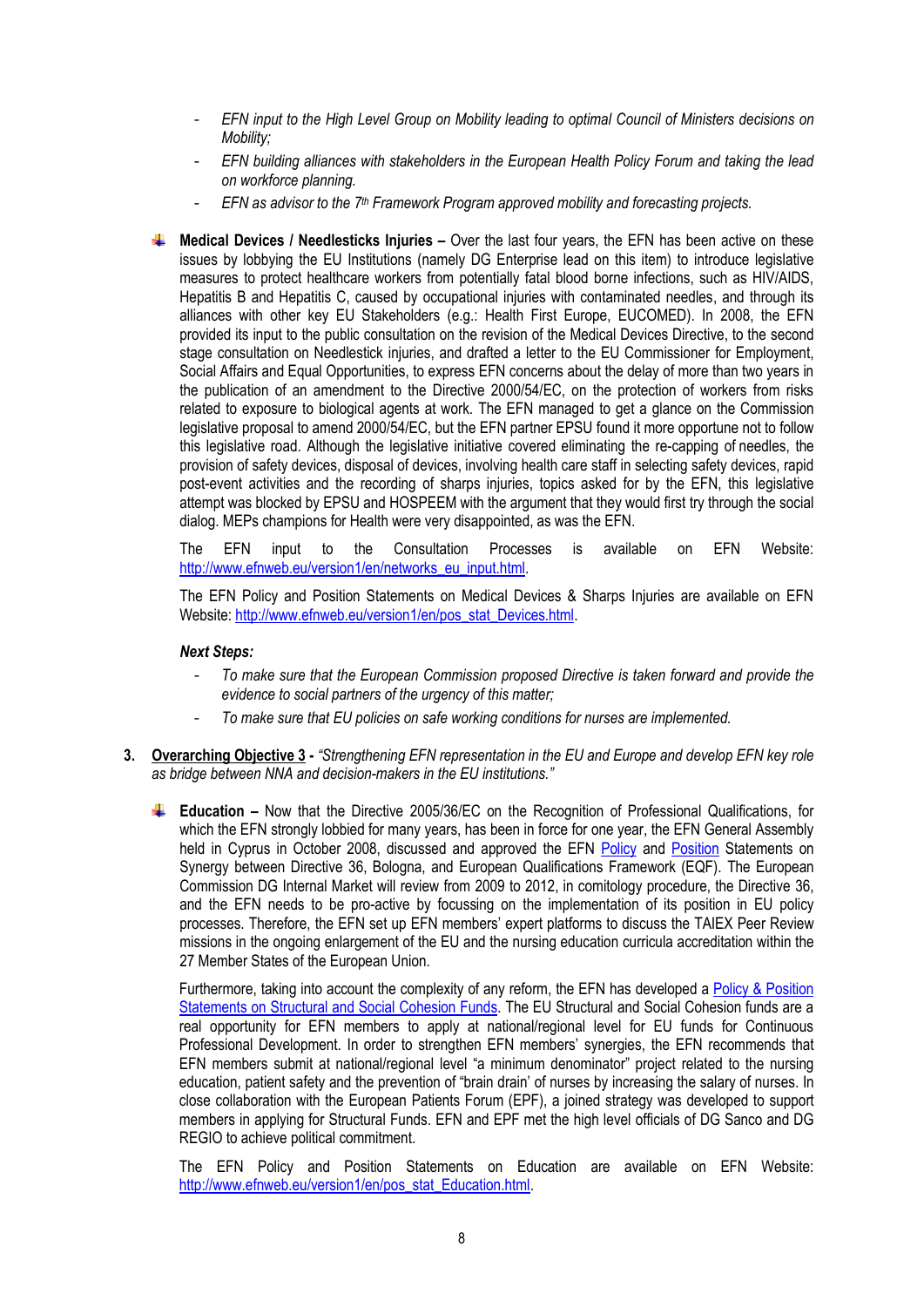#### *Next Steps:*

- *EFN alliance with the European Patient Organisations (EPF) to achieve political commitment;*
- *EU Structural Funds "social cohesion" are used by EFN members to upgrade the nursing education and for CPD;*
- *EFN members to share their experience in applying for structural funds and exchange achieved outcomes.*

## **C. SUPPORT TO EFN MEMBERS**

- **1. EFN Participation in EFN Members National Events**
	- **BELGIUM – Fédération Nationale des Infirmier(e)s de Belgique (FNIB)** all the

The EFN participated in the [FNIB](http://www.fnib.be/) Congress "*[Les Infirmières se manifèstent](http://www.fnib.be/index.php?action=article&numero=92)"*, held in Charleroi, Belgium, on 19 March 2008, to discuss about one title for nurses and the creation of an Order for nurses in Belgium. The EFN also participated in the FNIB Congress on "*[Pratique avancée en Soins Infirmiers:](http://www.fnib.be/index.php?action=agenda&subaction=evenement&eve=49737)  [clinique infirmière et infirmière clinicienne](http://www.fnib.be/index.php?action=agenda&subaction=evenement&eve=49737)"* organised in November 2008, in Brussels. The EFN made it clear that Belgium should implement the Directive 36 and "produce" nurses which comply with the Directive 36 criteria.

**CROATIA – Croatian Nurses Association (CNA)**

The EFN participated in the second workshop on "National Nursing and Midwifery Strategy in the Process of Accessing to the EU", organised by the [Croatian Nurses Association](http://www.hums.hr/) and the [Technical Assistance Information](http://taiex.ec.europa.eu/)  [Exchange Unit of the European Commission \(TAIEX\),](http://taiex.ec.europa.eu/) in Zagreb, Croatia, in February 2008. The workshop brought together nurse leaders from all over Croatia, to discuss the compliance with the Directive 36. The outcome achieved was the National Nursing Strategy as part of the Croatian Health Strategy. The EFN also participated in the Croatian Nurses Association *"International Nursing Conference on Leadership"* held in October 2008, in Zagreb, Croatia. The EFN General Secretary stressed the importance to think about creating nursing leaders in Politics and took this opportunity meeting the Secretary of State to discuss the accession of Croatia to the EU.

**GREECE – Hellenic Nurses Association (HNA)**

The EFN participated in the 35th Panhellenic Congress "*Nursing: Quality and Safety in the Working Environment"*, organised by the [Hellenic Nurses Association,](http://www.esne.gr/) member of EFN, in May 2008, in Athens, Greece. The Congress brought together more than 3.000 Greek nurses. [Addressing to the audience,](http://www.efnweb.eu/version1/en/networks_speeches.html) the EFN General Secretary, stated that *"despite the many challenges the nursing profession is facing in the near future, we all need to be very optimistic. Nurses are the promoters and vehicle for change. Nurses want to see results so recommendations and guidelines are not only ending up on book shelves."*

**PORTUGAL – Ordem dos Enfermeiros (OE)**

The EFN participated in the  $10<sup>th</sup>$  Anniversary of the Portuguese Regulatory Body, organised in Lisbon, Portugal, in April 2008 and had the opportunity to exchange views on key EU initiatives with FEPI and its members. After this event, EFN and FEPI met in the EFN Brussels office to exchange views on Patient Safety, Nursing competencies, Code of Conduct and the Health Services Directive. This positive exchange is expected to continue in 2009.

# **2. EFN Members visiting the EFN Brussels Office**

In 2008, the EFN members' delegations from Sweden & Norway visited the EFN Brussels Office in order to know more about the EFN, its lobby work in the EU Institutions and building of alliances with the EU health stakeholders. This is a very positive experience for EFN and its members as delegates become more aware of the importance of investing in EFN. As a result, EFN members national delegates go back home inspired. The EFN encourages its members to visit the EFN Brussels Office and the EU Institutions as this is a good opportunity for them to learn from the European experience to lobby their national authorities for the benefit of the nurses and the nursing profession. In connection to the April 2009 General Assembly, EFN took the initiative to organise, in collaboration with the European Training Institute, a lobby course for EFN members.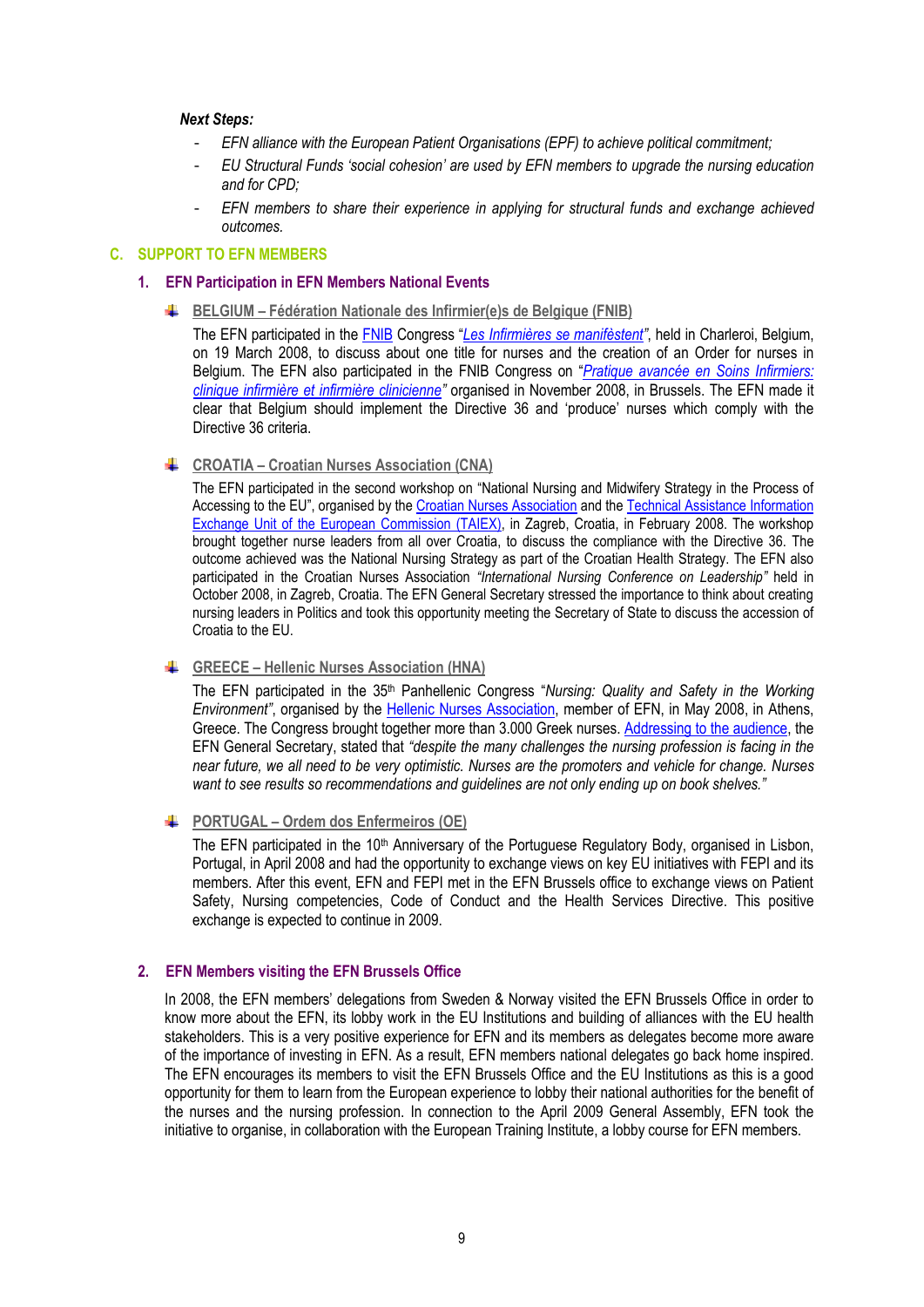



# **1. EUNETPAS**

**a. Background**



In 2007, the EFN Members decided to sign up for the European Project on Patient Safety - *[European Union Network for Patient Safety \(EUNetPaS\)](http://www.eunetpas.eu/)* - stressing the importance for EFN and its members to participate in its different work packages. As associated partner, the EFN is involved in the work package on "Patient Safety

Culture" (WP1), "Education and training" (WP2), "Field Testing on Medication Safety" (WP4) and "Evaluation of the project" (WP10). This 30 months project, which started in February 2008, mobilises 27 EU countries and the main EU civil society stakeholders. Its objective is to: produce European added value of Member States collaboration by mutual support, transfer of knowledge and good practice and exchange of ideas and materials for accelerating progress in Patient Safety; and set up a pan European Network for patient safety involving stakeholders and organised around national nodes or coordinators which will be the ultimate beneficiaries of the outputs of EUNetPaS.

#### **b. Project Meetings**

The EFN participated in the several meetings to advance the different project work packages, as well as in several other external meetings related to the project and/or patient safety to inform EU stakeholders, MEPs, and policymakers. The EFN participated in the **kick off meeting of the project**, held in Utrecht on 28-29 February 2008, where the 27 Member States and EU Stakeholders discussed on the implementation of the EUNetPaS project. Following this meeting, the EFN Committees provided input to the different work packages by collecting existing educational modules on patient safety and best practices on preventing medication errors in hospitals.

Furthermore, EFN participated actively in the different work package meetings:

#### **WP 1 - "Patient Safety Culture"**

The objective of this meeting held on 3-4 November 2008, in Aarhus, Denmark, was to revise the work plan of WP1 and implement the Paris coordination meeting decisions held in September 2008. A sensitive discussion on the future work and involvement of partners, the allocation of tasks and the communication of WP1 in relation to the other work packages took place. This again showed the complexity of being involved in European projects and the human resources needed to achieve successful outcomes.

# **WP 2 - "Education & Training"**

The objective of this meeting held on 15-16 May 2008, in Athens, Greece, was to update the participants on the progresses made along the action points set in Utrecht; to bring into focus specific issues that need to be carefully addressed in designing the Recommendation/guideline document; and to agree on an initial set of items that should be addressed in the recommendation.

#### **WP 4 - "Field Testing on Medication Safety"**

The objective of this meeting held on 11 June 2008, in Helsinki, Finland, was to update the participants on the progresses made along the action points set in Utrecht and to discuss the good practices collected, the criteria for selection of good practices and the transferability of best practices within the EU. Out of the 90 best practices collected, 6 were selected of which 3 were submitted by the EFN members.

Finally, the EFN participated in the **second coordination meeting** of the EUNetPaS project that took place in Paris, on 22-23 September 2008, in conjunction with the French Presidency of the European Union. This 2 days" meeting allowed the project members to evaluate the progresses made in the several work packages, and to discuss Patient Safety with other international organisations, such as: the Council of Europe, WHO and the OECD.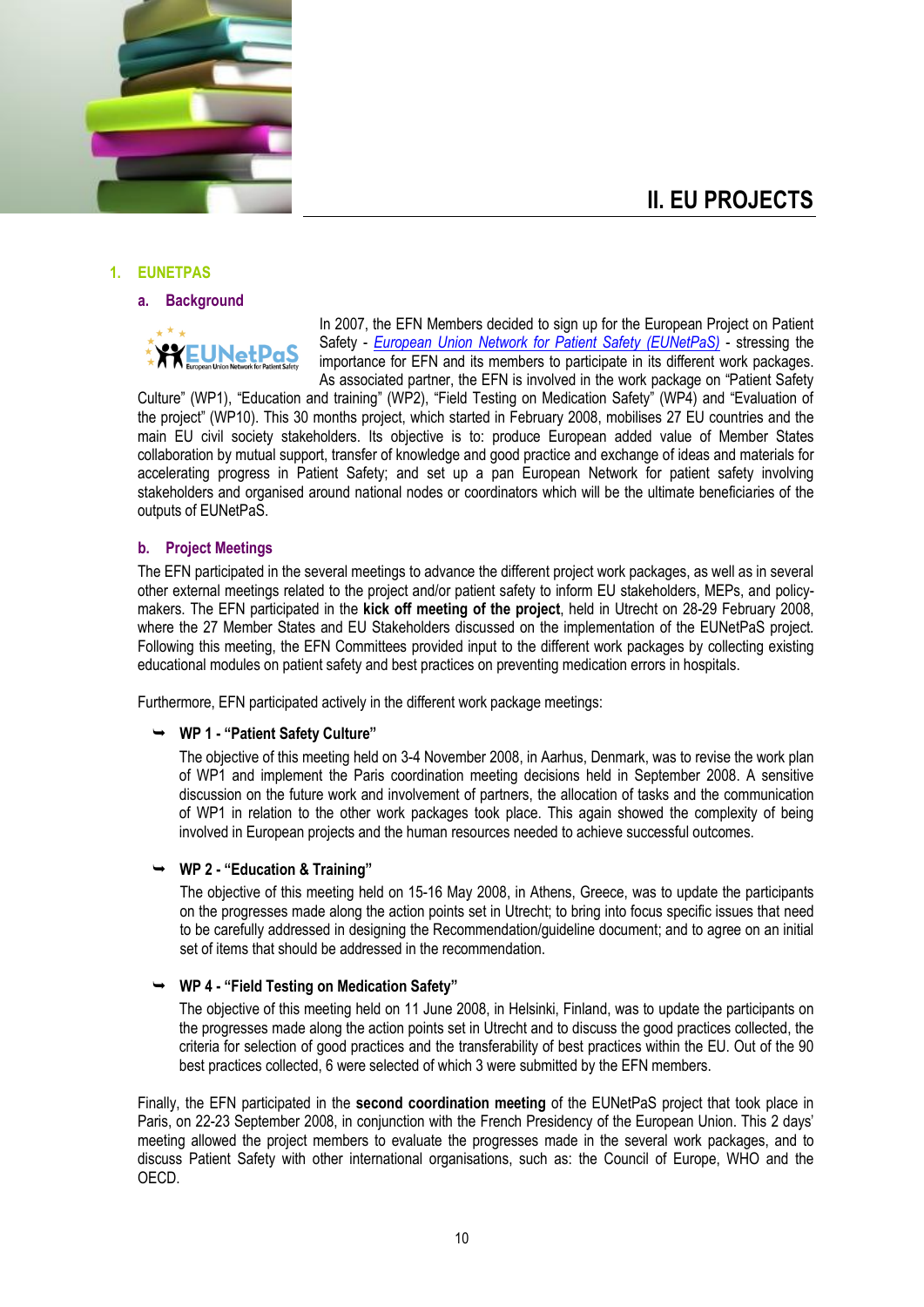# **c. Next Steps**

- *EFN/EFN members" active participation in the project Work Packages by fulfilling their obligations, such as collecting requested data and good practices examples;*
- *The EFN Members to collect further best practices in using Patient Safety Culture measurement tools;*
- *The EFN Members to collect further best practices examples on education curricula and CPD courses on which the recommendations will be drafted.*
- *The EFN Members to contact their [National Government representative](http://www.efnweb.eu/version1/en/documents/EUNetPaSNationalContactPoints.doc) in EUNetPaS;*
- *EFN to employ a Brussels based Policy Advisor to participate in the 2009 coordination and work package meetings.*

# **2. HEALTHPROELDERLY**

#### **a. Background**

Initiated in April 2006, and coordinated by the Austrian Red Cross, the health "[healthPROelderly](http://www.healthproelderly.com/)" project was aiming to promote health promotion for older people elderly through producing evidence based guidelines with recommendations - at EU, national

and local levels - for potential actors in this field. The project ended on December 2008.

#### **b. Meetings**

**PRO** 

Taking into account the advisory role of EFN in this EU Project, the EFN informed key MEPs, the European Commission and Stakeholders/NGOs active in Elderly Care on the project and its deliverables:

- **"Protecting the dignity of older persons - the prevention of elder abuse and neglect" -** organised by the European Commission (DG Employment), on 17 March 2008, in Brussels, this [conference](http://ec.europa.eu/employment_social/spsi/elder_abuse_en.htm) brought together policy makers and experts to discuss the quality of care for elderly people and pool ideas on preventing elder abuse and neglect. The discussions confirmed that maltreatment of older people has become a big problem, affecting thousands of citizens in many European countries. Speakers looked at the legal/criminal dimension of abuse and neglect, as well as the difficult situation of informal carers, health professional, and the responsibilities of care institutions.
- **HealthPROelderly project Final Conference "Towards evidence-based guidelines in health promotion for older people" -** The Polish Nurses Association represented EFN in this meeting, organised in Warsaw, Poland, on 15-16 May 2008, where the results of the project were presented and the participants discussed on how health promotion activities for older people work, and on the draft guidelines and recommendations with experts.

# **c. Next Steps**

- *Dissemination of the HealthPROelderly evidence-based guidelines.*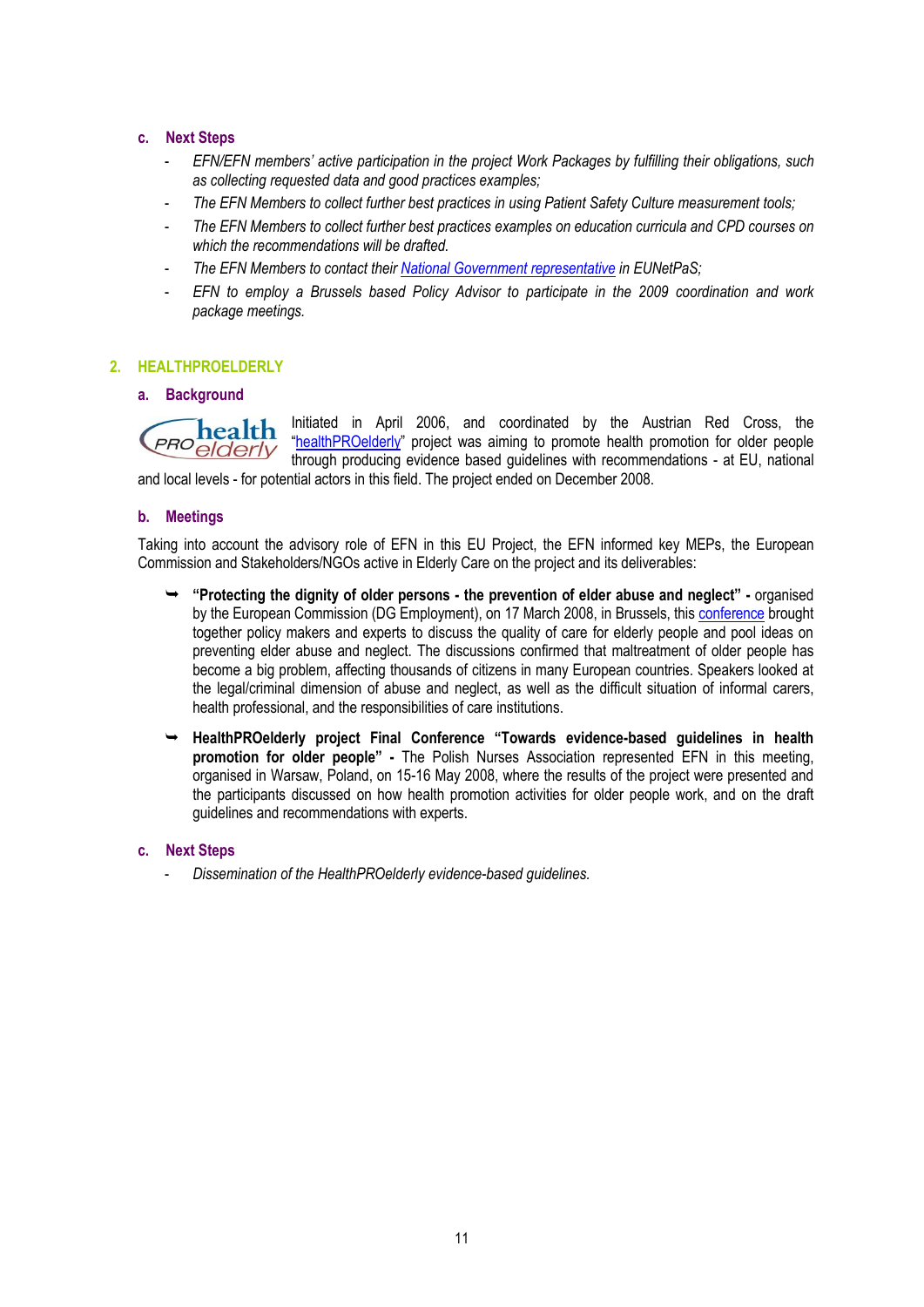

# **III. BUILDING ALLIANCES**

Building alliances and creating partnerships with key organisations to work on particular issues are very important for the EFN as this is a mean to strengthen civil society in policy-making. The EFN organised/participated in meetings with other health professionals to explore common synergies on health issues that could form the basis for collective lobbying under agreed position statements. In 2008, the EFN was in close contact with the following organisations:

# **A. EFN OBSERVERS**

# **1. World Health Organisation (WHO)**

**a. WHO Regional Committee** 



Having an observer status in WHO Regional Committee meetings, the EFN participated in the 58<sup>th</sup> [session of WHO European Region,](http://www.euro.who.int/rc) held in Tbilisi, Georgia, in September 2008. The 53 WHO Member States in the European Region adopted several resolutions, such as: Stewardship/governance of health systems in the WHO European Region: and [Behaviour change strategies and health: the role of health systems.](http://www.euro.who.int/document/rc58/rc58_eres08.pdf) The EFN General Secretary took this opportunity to meet Mr. Manuel Darit

(WHO Geneva) to discuss Workforce issues, the ICN Georgian NNA member, and the Minister of Health to discuss the World Bank future project on establish primary health care education in Georgia. Furthermore, the EFN Secretary General met with the Georgian First Lady, Ms. Sandra Roelofs (who became recently a nurse) to discuss the difficult situation nurses are working in, the low salary (100 euro/month), the medical domination, and the sexual abuse of nurses in practice. The next WHO Regional Committee meeting will take place in Copenhagen, Denmark, on 14-17 September 2009.

**b. WHO Ministerial Conference on Health Systems**

The EFN participated in the [WHO European Ministerial Conference on](http://www.euro.who.int/healthsystems2008)  [Health Systems "Health Systems, Health and Wealth"](http://www.euro.who.int/healthsystems2008), held in June 2008, in Tallinn, Estonia. Organised in response to [resolution EUR/RC55/R8](http://www.euro.who.int/Governance/resolutions/2005/20050920_2) adopted by the WHO Regional Committee for Europe in 2005, the Conference brought together Ministers of Health from the 53 Member States in the WHO European Region, who signed the [Tallinn Charter on](http://www.euro.who.int/document/HSM/6_hsc08_edoc06.pdf)  ["Health Systems for Health and Wealth"](http://www.euro.who.int/document/HSM/6_hsc08_edoc06.pdf), and health systems partners, experts, observers and representatives of international and civil society



organisations, to discuss a different way to approach health systems, and how well-functioning health systems contribute not only to health but also to wealth and economic growth. The EFN contributed to the conference through [a Policy Statement on Health Systems,](http://www.efnweb.eu/version1/en/documents/FINALEFNPolicyStatementonHealthSystemsWHOSummitJune2008.doc) and took this opportunity to talk to the EU Commissioner for Health and Consumer Protection, Ms. Androulla Vassiliou, and to lobby WHO high level policy-makers, the European Commission and the Council of Europe on the issue addressed in the Policy Statement.

**c. European Forum of National Nursing and Midwifery Associations (EFNNMA)**

Having an observer status in EFNNMA, the EFN participated in its  $12<sup>th</sup>$  [annual meeting,](http://www.euro.who.int/efnnma/meetings/20080428_1) held in Tashkent, Uzbekistan, in July 2008. The meeting focussed on stewardship and its challenges, one of the four key functions of health systems and a key priority area of the WHO Regional Office for Europe. The EFN President was extremely please with the outcome and is looking forward to a closer collaboration with the Forum to advance jointly EU and European policies effecting nurses and midwives.

# **2. European Nursing Students Association (ENSA)**

The EFN participated in the European Nursing Students Association (ENSA) [Annual General Meeting 2008](https://www.rcn.org.uk/development/students/events2/european_nursing_students_association_ensa_agm_2008) held July 2008, in Edinburgh, UK, and provided a speech on "[Bologna Agreement and Student Futures](http://www.efnweb.eu/version1/en/documents/PDRspeechENSAEdingburgJuly2008Bologna.pdf)". ENSA decided to focus on "representation", an item in which EFN members play a crucial role. The EFN members were encouraged to send a student, part of the national student organisation, into the ENSA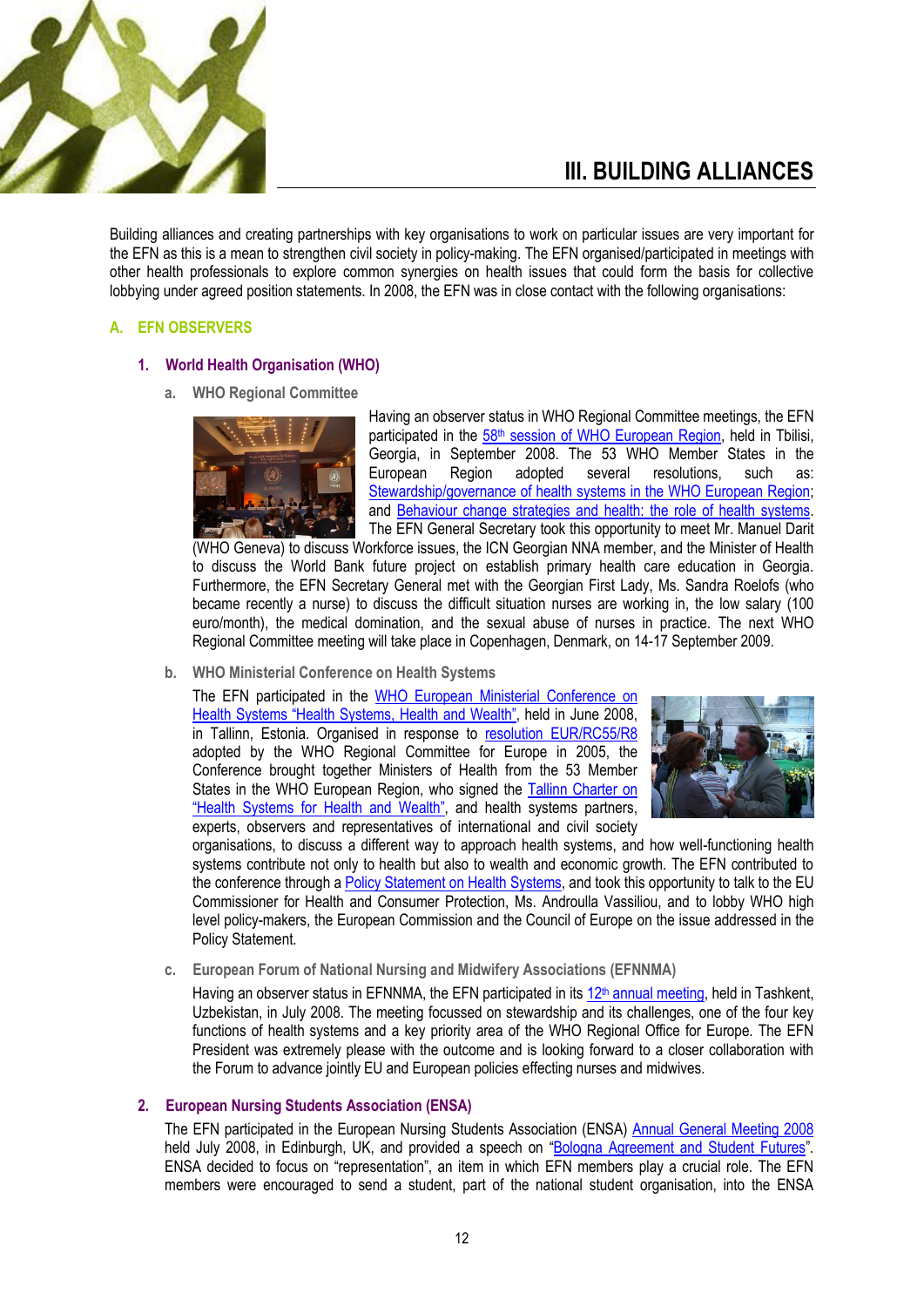network. The EFN General Secretary and ENSA Executive Committee are working closely in preparing lobby actions for the next Bologna Summit in 2009.

# **B. EU STAKEHOLDERS**

#### **1. Health First Europe (HFE)**

As full member of [Health First Europe](http://www.healthfirsteurope.org/) - a non-profit alliance of patients, healthcare workers, academics and healthcare experts and the medical technology industry - and member of the Advisory Committee, the EFN worked very closely with HFE in organising the successful event on "[Tackling the healthcare challenges of](http://www.newsviamail.eu/HEF/programme.html)  [today for a healthier tomorrow](http://www.newsviamail.eu/HEF/programme.html)", held in Brussels, on 12 November 2008, which aimed at examining the healthcare today's challenges with a view to guaranteeing a healthier tomorrow, and discussing patients' views on access and safety, innovation in the healthcare sector and the challenges facing the healthcare workforce. As key note speaker in this meeting, the [EFN addressed the audience](http://www.efnweb.eu/version1/en/EFNHFEWorkforce-final.pdf.pdf) on key topics: ageing nursing workforce, recruitment and retention, and the importance of research to support policy-making. The EU Commissioner for Health and Consumer Protection, Ms. Androulla Vassiliou, replied that professional nursing organisations should apply more for structural funds to upgrade the status of nurses, women and to increase the salary of nurses as economic motives mainly drive nurses to be mobile in the European Union and globally to achieve a better life.

## **2. European Patients' Forum (EPF)**

The EFN has developed a strong relationship with the **European Patients' Forum** and both organisations are now working closely on structural funds for health literary and education. The EPF and EFN closely work together on the challenging EUNetPaS project as there is still a tendency not to include civil society in developing guidelines on patient safety. Furthermore, EFN and EPF were taking part in different panels where key EU legislative initiatives were discussed.

#### **3. European Health Management Association (EHMA)**

As a member of this [Pan European](http://www.ehma.org/) Organisation, which actions have been supporting EFN policies, the EFN is in close contact with EHMA in order to develop joint strategies linked to the EU policy-making processes. Due to time constraints, EFN is not able to participate in EHMA general assembly and the different interest groups, but EFN members, member of EPHA play an important role in supporting the work of EHMA.

## **4. European Medicines Agency (EMEA)**

As member of the [EMEA](http://www.emea.europa.eu/) Working Group with Healthcare Professionals' Organisations, the EFN has been involved in the regular meetings held by the EMEA. In this policy environment, health care professions, including ESNO, meet patient and consumer organisations to advance policies. This platform within the EMEA is a good example of stakeholder approach.

#### **5. European Public Health Alliance (EPHA)**

As member of **EPHA**, the EFN has been strengthening its involvement in EPHA by participating and sharing information on EFN work with other EU health stakeholders, also members of EPHA, in the regular Policy Coordination Meetings (PCMs) taking place in Brussels. EPHA is considered by the EFN as one of the most active and influential platform for advocacy and influence on EU policymaking. The EFN would therefore take this opportunity to thank EPHA"s Secretary General and staff for their hard work and continuous support to EFN.

#### **6. European Federation of Public Service Unions (EPSU)**

With the launch of the Hospital Sector Social Dialogue Committee in September 2006, [EPSU](http://www.epsu.org/) and EFN signed, in 2007, a Declaration of cooperation between both organisations and agreed that there will be an exchange of information between EFN and EPSU about important developments in the Hospital Sector Social Dialogue. Regular meetings are being organised, in Brussels, to exchange information on the recent EU developments, such as the Health Services Directive, Workforce, skill Mix and Sharps Injuries.

# **7. European Health Policy Forum**

The European Health Policy Forum is the Forum in which the different sectors related to health exchange information and develop stakeholder positions on relevant EU developments. The EFN participate in the Forum meetings and provided input to the relevant questions addressed, however the EFN believes that the impact of the Forum outcomes should be increased by changing its governance structure. In the December Forum, EFN members participated actively to achieve this goal.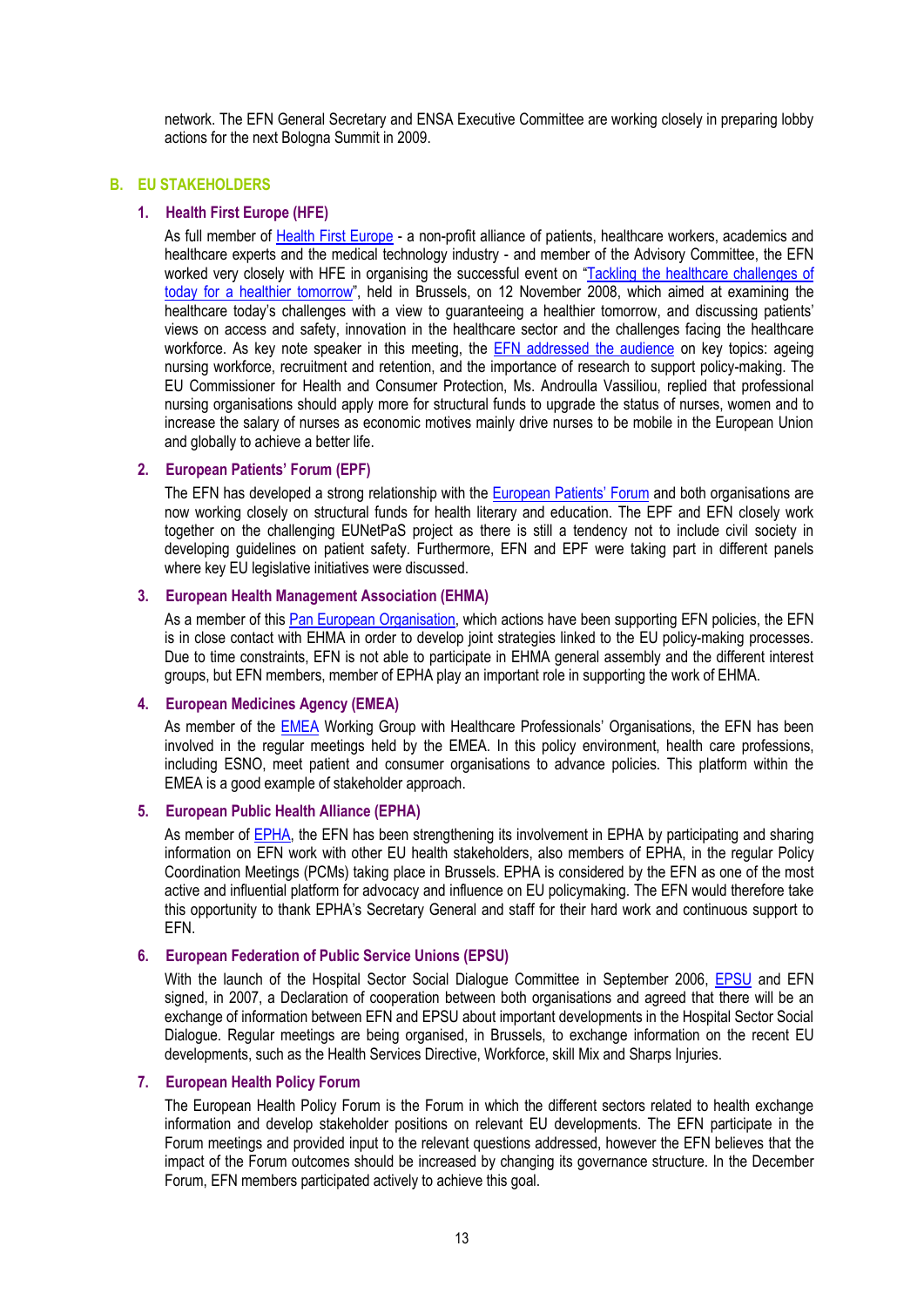# **8. European Forum for Primary Care**

As a keynote speaker in the [European Forum for Primary Care](http://www.euprimarycare.org/) conference on *"The Future of Primary Care in Europe"*, that took place in Southampton – UK, on 15-17 September 2008, the EFN President focused on the European developments in primary Care (an important topic for EFN) from a Nursing Perspective, and highlighted that nurses are ready to take up new responsibilities in Primary Health Care sector and that we are looking forward to our interdisciplinary colleagues and the politicians are ready to welcome the nurses. The EFN will follow closely the work done by The European Forum for Primary Care.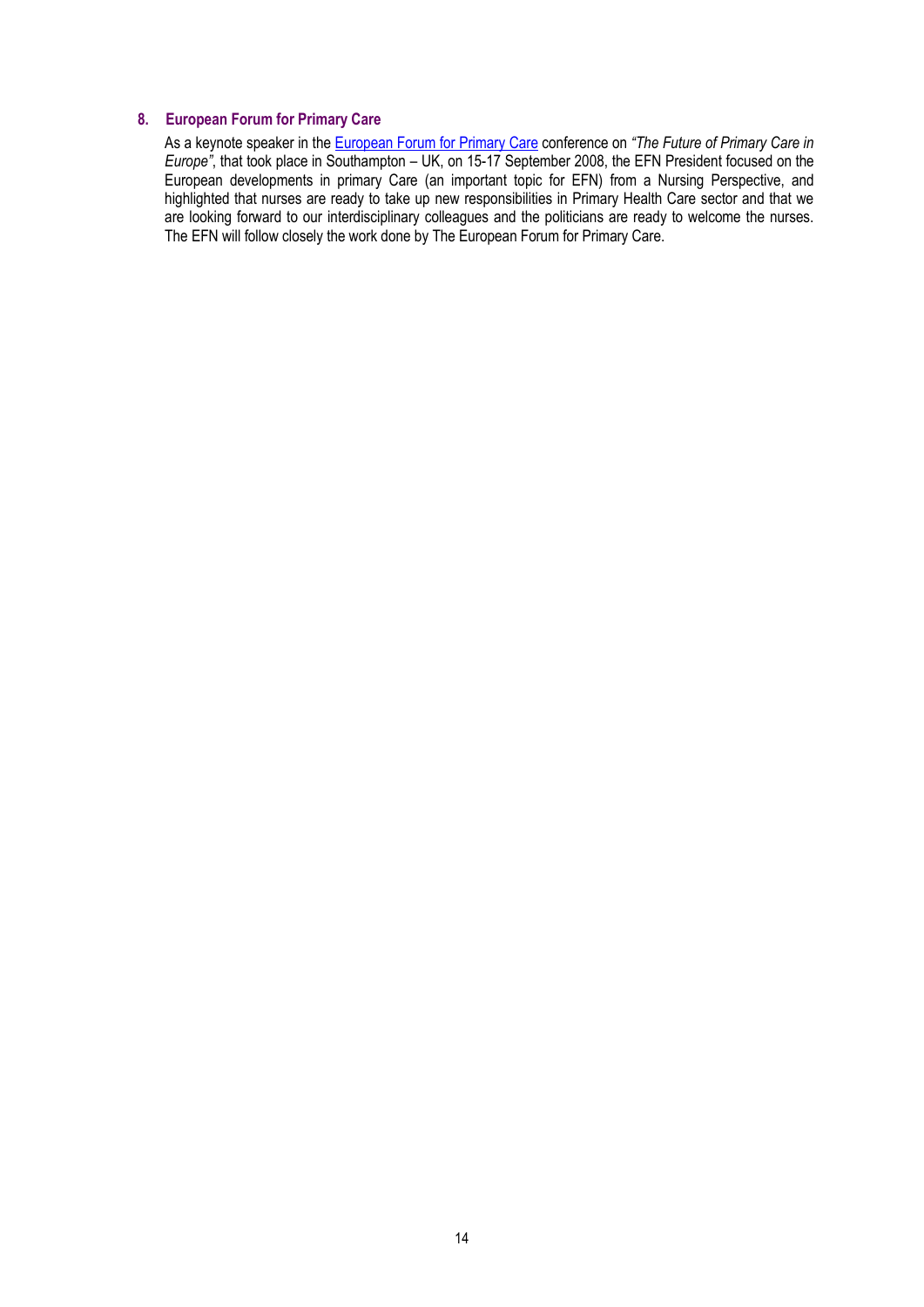

# **IV. EFN GOVERNANCE**

#### **1. EFN STRUCTURE**

The EFN governance structure composed of two annual General Assemblies, in which 30 National Nurses Associations meet to discuss and endorse key Policy and Position Statements, and to work on several EU projects, is supported by two annual Executive Committee meetings (and two extra meetings on the evening prior to the General Assemblies), and the recommendations formulated by the Professional, Workforce and Public Policy Committees taking place during the General Assemblies. In 2008, the EFN members decided also to establish national nurses' associations" expert platforms to prepare from a technical point of view the EFN Policy and Position Statements.

## **2. EFN GENERAL ASSEMBLY**

Being the EFN governing body the General Assembly meets two times a year, to discuss the important issues related to the EFN lobby work that can influence the nurses and the nursing profession at EU and National levels.

The General Assembly is constituted by:

- **Full Members -** drawn from the National Nurses" Associations from the twenty-seven EU Member States (+ Croatia, Norway, Iceland and Switzerland) – It was with great pleasure that in 2008 the EFN welcomed Romania as Full Member in the EFN General Assembly.
- **Associate Members -** European Specialist Nurses Organisation (ESNO) with one representative taking part in EFN General Assemblies; and the Former Yugoslav Republic of Macedonia (The October 2008 General Assembly approved the NNA application to become Associate Member in the EFN General Assemblies).
- **Observers -** International Council of Nurses (ICN); World Health Organisation (WHO); and the European Nursing Students Association (ENSA).

To view the full list of the EFN Members, updated on regular basis, please visit the EFN Website: [http://www.efnweb.eu/version1/en/about\\_members.html](http://www.efnweb.eu/version1/en/about_members.html)

In 2008, the EFN General Assembly met on 10-11 April 2008, in Copenhagen, for the Spring General Assembly organised by the Danish Nurses Organisation, and on 2-3 October 2008, in Cyprus, for the Autumn General Assembly, organised by the Cyprus Nurses and Midwives Association, to discuss and decide on the following key points:

- **a. EFN input to the European Commission Consultation Processes** Throughout the year, the EFN members were consulted internally to give input and to support the EFN contribution to the several consultation processes launched by the European Commission.
- **b. EFN Policy & Position Statements**  In 2008, the EFN members approved the following statements: Structural Funds; Synergy between Directive 36, Bologna and European Qualifications Framework; Patients" Rights in Cross-Border Healthcare Directive; Skill Mix, Skill Needs and Tasks Shifting. The EFN Policy & Position Statements are available at: http://www.efnweb.eu/version1/en/core\_pstatement.html.
- **c. EFN Strategic and operational lobby plan 2009-2013** As the first EFN Strategic Plan 2003-2008 was coming to an end, the EFN Members approved in the October 2008 General Assembly the EFN strategic and operational lobby plan for the next 5 years which is pro-active and guides the Professional, Workforce and Public Policy Committees' work as set out in their yearly work plan. The EFN Strategic and Operational Plan 2009-2013 is available at[: http://www.efnweb.eu/version1/en/core.html.](http://www.efnweb.eu/version1/en/core.html)
- **d. EFN Committees' Work plan** During the EFN General Assembly, October 2008, Cyprus, the three EFN Committees approved their respective Work Plan 2009, which reflects the key points on which the EFN members need to work on in 2009. The Committee's work plans are available at: [http://www.efnweb.eu/version1/en/core\\_businessplan.html.](http://www.efnweb.eu/version1/en/core_businessplan.html)
- **e. EFN budget** The EFN budget for 2009 was endorsed during the EFN General Assembly, October 2008, Cyprus.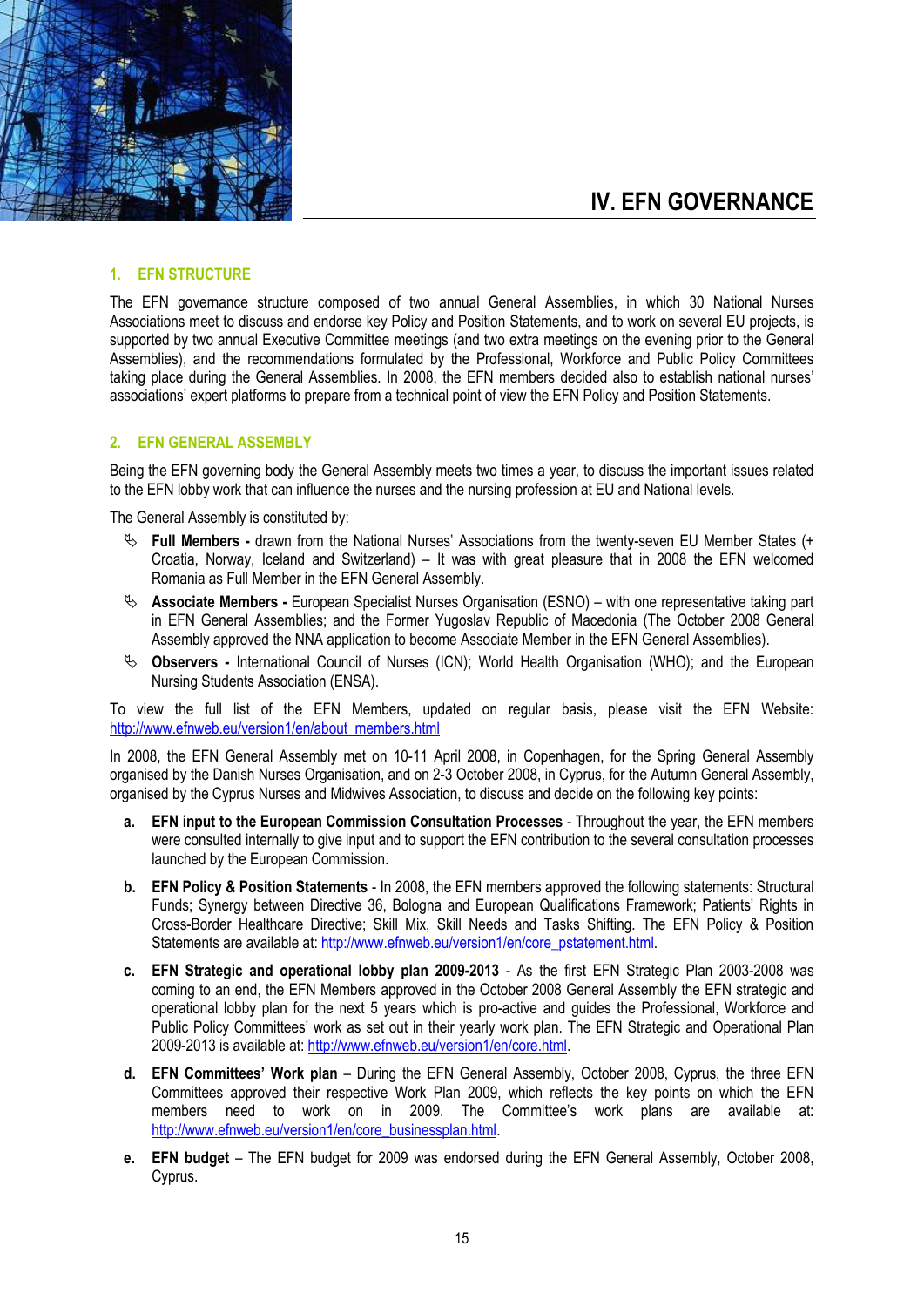# **3. EFN COMMITTEES**

Constituted in 2006, in order to prepare and facilitate the EFN lobby process towards the European Commission, the European Parliament and the Regional Committee of the World Health Organisation, the three EFN Committees meet two times a year, during the EFN General Assembly, to discuss and produce recommendations to the General Assembly on the steps forward to achieve concrete outcomes related to:

- **1. Professional Committee** *(lead by Branka Rimac, Croatia)*: Implementation Directive 36 & EFN enlargement; Continuous Professional Development; EUNetPaS Project (WP2); and Patient Information Directive.
- **2. Workforce Committee** *(lead by Aaldert Mellema, The Netherlands & Grete Christensen, Denmark)*: Green Paper on Mobility; Directive on Medical Devices; DG Research Projects on Mobility and Nursing Forecasting; and EUNetPaS Project (WP1).
- **3. Public Policy Committee** *(lead by Unni Hembre, Norway)*: EU Health Services Directive "Social Package"; EU Recommendations on Patient Safety and Healthcare Associated Infections; EUNetPaS Project (WP4); and E-Health.

# **4. EFN EXECUTIVE COMMITTEE**

Constituted by seven members: President, Vice-president, Treasurer and four delegates elected by and from the full EFN Members National Nurses Associations, on Odd or Even years, the EFN Executive Committee meets two times a year (in between each General Assembly) in order to discuss important issues for EFN and to prepare recommendations for the following General Assembly; and to take further the General Assembly decisions. An extraordinary meeting takes place the day before the General Assembly takes place. In 2008, the Executive Committee Members met four times: on 25 January and 20 June, in Brussels, for their regular meetings, and on 9 April and 1st October, in Copenhagen and Cyprus respectively, for extraordinary meetings.

The Autumn EFN General Assembly held on 2-3 October 2008, in Larnaca, Cyprus, elected a new Vice-President, and two members of the Executive Committee for a two years mandate (2008-2010), and one member of the Executive Committee, in replacement of Aaldert Mellema, The Netherlands, for a one year mandate (2008-2009).

As a result, the new Executive Committee is constituted by:

| <b>President:</b><br><b>Vice-President:</b><br>Treasurer: | Ms Grete Christensen<br>Mr. Ioannis Leontiou<br>Mr. Pierre Théraulaz<br><b>Four Executive Committee Members:</b> | Danish Nurses Organisation, Denmark<br>Cyprus Nurses and Midwives Associations, Cyprus<br>Association Suisse des Infirmières et Infirmiers, Switzerland |  |  |  |
|-----------------------------------------------------------|------------------------------------------------------------------------------------------------------------------|---------------------------------------------------------------------------------------------------------------------------------------------------------|--|--|--|
| ٠                                                         | Mr. Thierry Lothaire                                                                                             | Fédération Nationale des Infirmier(e)s de Belgique, Belgium                                                                                             |  |  |  |
| ٠                                                         | Ms Branka Rimac                                                                                                  | Croatian Nurses Association, Croatia                                                                                                                    |  |  |  |
| ٠                                                         | Ms Unni Hembre                                                                                                   | Norwegian Nurses Organisation, Norway                                                                                                                   |  |  |  |
| $\blacksquare$                                            | Dr. Peter Carter                                                                                                 | Royal College of Nursing, United Kingdom                                                                                                                |  |  |  |

# **5. EFN BRUSSELS OFFICE**

The EFN Brussels Office, constituted by the Secretary General and the Secretary, supported by EFN consultants (Accountant, Social Secretariat, IT managers, Translator, and Lawyer) was extremely busy in 2008 to set the political agenda and influence major policy initiatives having an impact on nurses and nursing. As described above, the EFN Brussels Office became the face for nurses and nursing in the EU and is respected by the key stakeholders for its commitment, energy, transparency and honesty.

The EFN Brussels Office focussed on supporting its members by providing up to date information and engaging EFN members in the Brussels lobby process. As a result, the gap between EU and National policy making becomes closer and EFN members become more visible at EU level.

Finally, the EFN Brussels Office was able to reach its 2008 objectives and developed clear strategies to move forward in the coming years.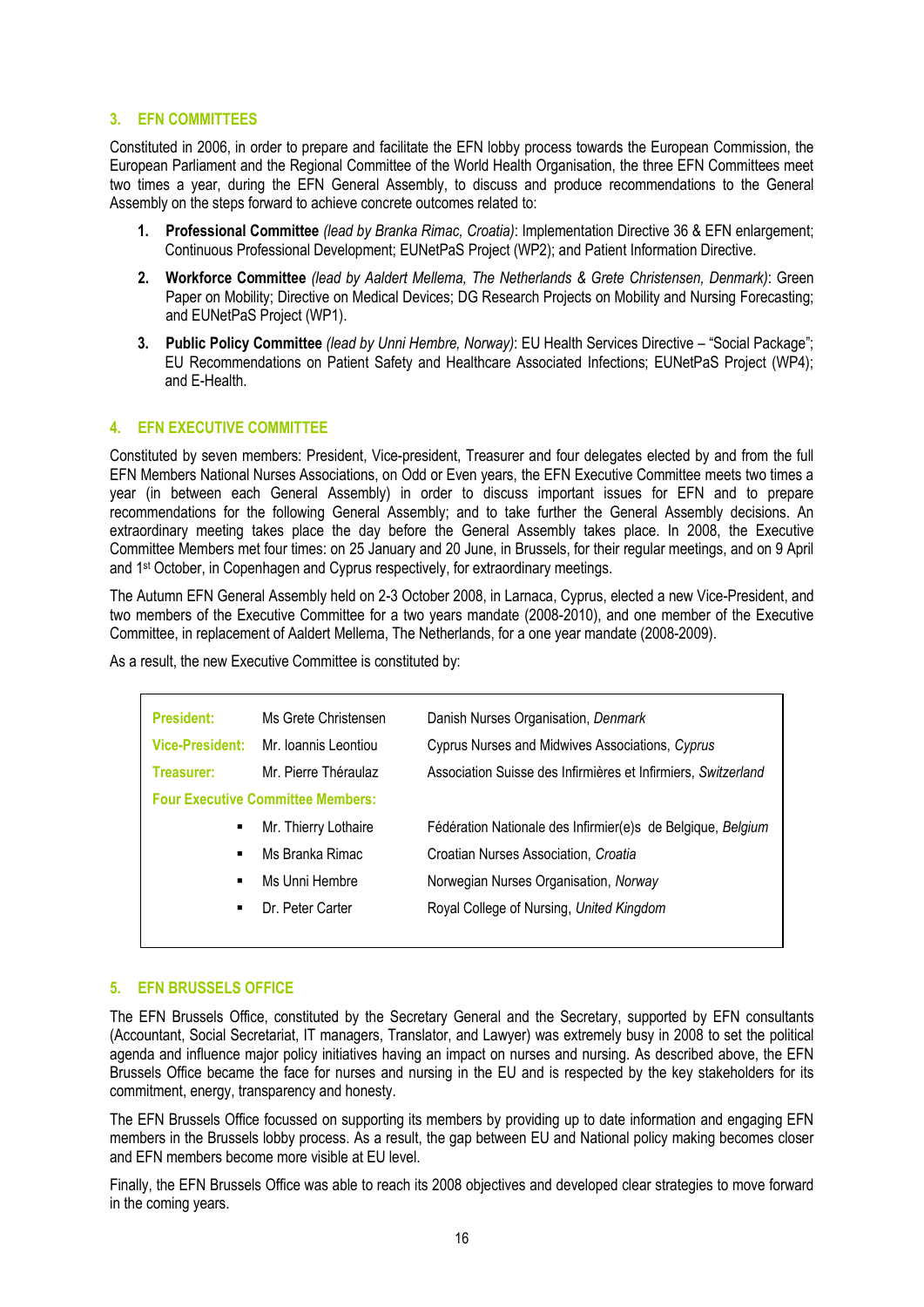

# **V. COMMUNICATION**

## **1. SUPPORT TO EFN MEMBERS**

The EFN supports its member Organisations, with particular focus on:

#### **a. The documentation to the General Assembly**

It is very important for the EFN members to receive accurate and updated information in order to take informed decisions on the key issues for nurses and the nursing profession, as it is important that EFN members' knowledge and experience are shared amongst each other and with key national & EU stakeholders.

#### **b. Monthly EFN Update**

Once a month, the EFN publishes an **[Update](http://www.efnweb.org/version1/en/networks_updates.html)** that makes reference to the main information for nurses and the nursing profession within the European Union and to the key issues to influence in the European Institutions. These Updates keep the EFN Members, and other key EU health alliances, informed about the EFN policies, actions and up-to-date European initiatives.

#### **c. EFN Briefing Notes**

The **[EFN Briefing Notes](http://www.efnweb.org/version1/en/networks_briefingnotes.php)**, available only for the EFN members, provide the members with specific information on key lobby issues that may influence national policies. In 2008, the EFN has published several Briefing Notes on key items such as: Education (Directive 36 - Bologna - EQF); Patients' Rights in Cross-Border Healthcare Directive; WHO European Ministerial Conference on Health Systems; and Health and Safety at Work.

#### **d. EFN Press Releases**

The **[EFN Press Releases](http://www.efnweb.org/version1/en/networks_press.html)** provide the EFN members, and other key EU health stakeholders, with information on key issues EFN believe it is important to share. In 2008, the EFN published Press Releases on: "Delivering Quality, Serving Communities: Nurses Leading Primary Health Care", "European nurses fighting for pay increase", "Green Paper on EU Workforce for Health" and "Patient Safety & Healthcare Associated infections".

# **e. EFN Website**

The **[EFN website](http://www.efnweb.eu/)** is used as a key communication tool to disseminate information to the EFN Members and the EU Health Stakeholders and to the public in general. Updated on regular basis, the EFN Website Homepage reflects the ongoing activities of EFN on the important issues related to the nurses and the nursing profession.

The statistics shows that the EFN website is highly consulted as the downloaded documents moved from megabytes in 2007 to gigabytes in 2008. The figures below describe the trend of EFN information downloaded by visitors, with a peak of 4.4 gigabyte in September 2008.

The Figure 1 shows up to 1.990 'unique' visitors per month which is compared to 2007 an increase with 65% on the year total. Logically, the amount of visits  $(3<sup>rd</sup>$  column) shows a higher amount but these are visits which contain periodic visits from the same user.

Furthermore, the Figure 2 shows the measurements of from where average visits come from by country origin: Belgium (as most EU stakeholders are based in Brussels), Germany, Austria, Portugal, The Netherlands, United Kingdom, Italy, Croatia, Norway, Poland, Greece, Cyprus, France, Denmark, Romania, Estonia and the Slovak Republic. Furthermore, as shown below, the EFN communication through the web becomes globally. Organisations based in the US, Turkey, Chile and Japan, to name a few, also consult the EFN website.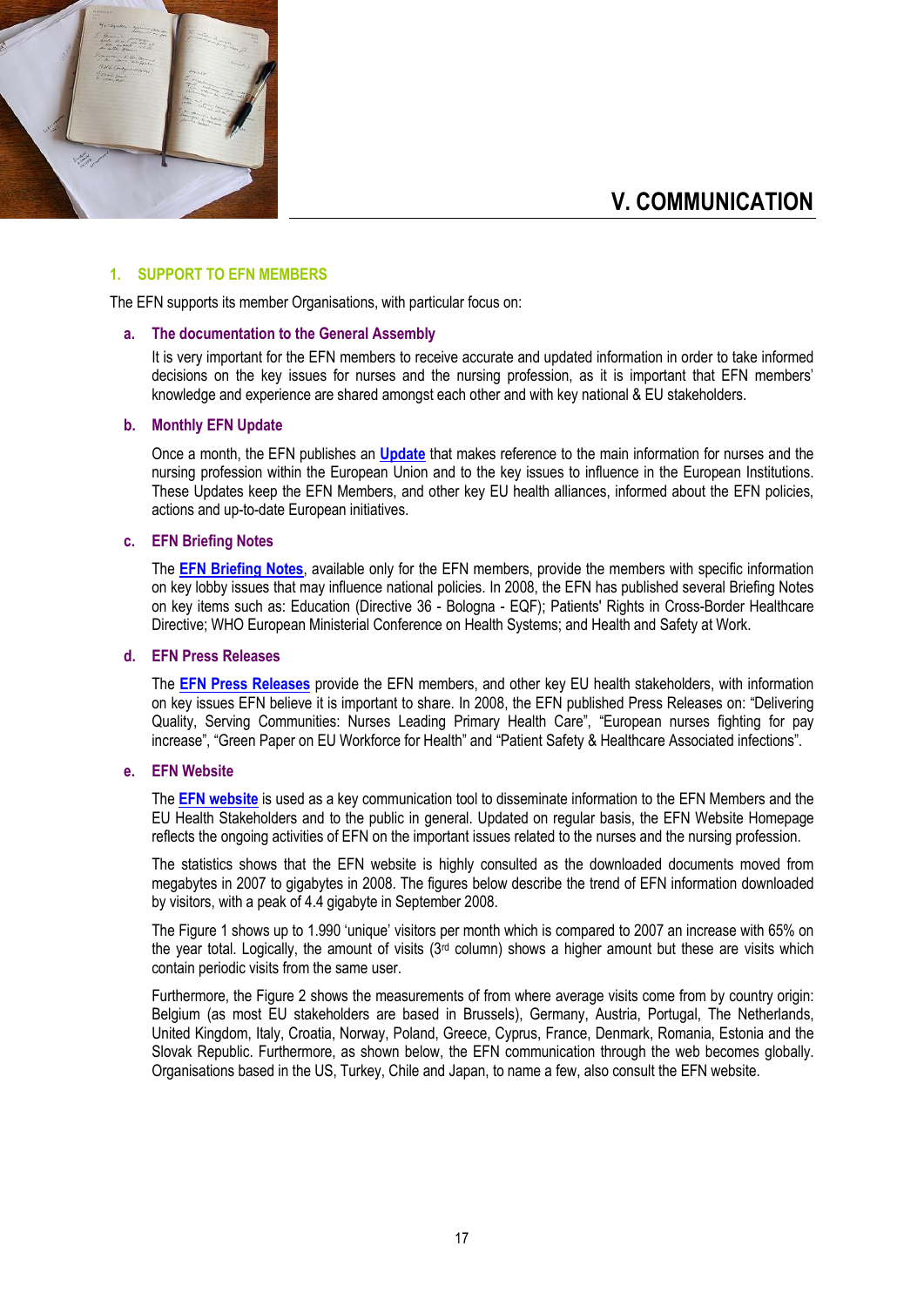| Mar<br>Apr<br>May<br>Jul<br>Sep<br>Feb<br>Jun<br>Aug<br>Oct<br>Nov<br>Dec<br>Jan.<br>2008 |                    |                     |       |             |                  |  |
|-------------------------------------------------------------------------------------------|--------------------|---------------------|-------|-------------|------------------|--|
| Month                                                                                     | Unique<br>visitors | Number of<br>visits | Pages | <b>Hits</b> | <b>Bandwidth</b> |  |
| Jan 2008                                                                                  | 62                 | 82                  | 250   | 773         | 11.97 MB         |  |
| Feb 2008                                                                                  | 37                 | 48                  | 91    | 91          | 811.74 KB        |  |
| Mar 2008                                                                                  | 27                 | 45                  | 124   | 523         | 12.31 MB         |  |
| Apr 2008                                                                                  | 1302               | 1836                | 7508  | 91874       | 2.39 GB          |  |
| May 2008                                                                                  | 1562               | 2231                | 8976  | 112589      | 2.80 GB          |  |
| Jun 2008                                                                                  | 1990               | 5534                | 14071 | 140273      | 3.26 GB          |  |
| Jul 2008                                                                                  | 1667               | 4571                | 10243 | 125183      | 2.71 GB          |  |
| Aug 2008                                                                                  | 1326               | 3774                | 8675  | 107351      | 2.29 GB          |  |
| Sep 2008                                                                                  | 1582               | 4522                | 16665 | 179738      | 4.04 GB          |  |
| Oct 2008                                                                                  | 1749               | 4603                | 11933 | 174059      | 3.80 GB          |  |
| Nov 2008                                                                                  | 1435               | 3450                | 8470  | 141431      | 3.12 GB          |  |
| Dec 2008                                                                                  | 0                  | 0                   | 0     | 0           | 0                |  |
| Total                                                                                     | 12739              | 30696               | 87006 | 1073885     | 24.43 GB         |  |

# **Figure 1: Year overview 2008 – monthly visitor downloads**

**Figure 2: Year overview 2008 – visits from domains and countries**

|                       | Domeinen/Landen             |         | Pagina's<br>Hits<br>Bytes          |                         |           |  |  |  |
|-----------------------|-----------------------------|---------|------------------------------------|-------------------------|-----------|--|--|--|
|                       |                             |         |                                    |                         |           |  |  |  |
|                       | Onbekend                    | ip      | 2067                               | 27285                   | 644.64 MB |  |  |  |
| ۵                     | Commercial                  | com     | 1691                               | 5569                    | 208.64 MB |  |  |  |
| П                     | Belgium                     | be      | 1475                               | 38054                   | 596.33 MB |  |  |  |
| ٠                     | Network                     | net     | 857                                | 13847                   | 377.20 MB |  |  |  |
| 臩                     | United Kingdom              | uk      | 252                                | 3416                    | 63.26 MB  |  |  |  |
|                       | Germany                     | de      | 188                                | 5640                    | 152.36 MB |  |  |  |
|                       |                             |         |                                    |                         |           |  |  |  |
|                       | Austria                     | at      | 169                                | 3997                    | 84.94 MB  |  |  |  |
| П                     | Italy                       | it      | 164                                | 5772                    | 153.86 MB |  |  |  |
| 家                     | Portugal                    | pt      | 162                                | 5243                    | 142.54 MB |  |  |  |
|                       | Netherlands                 | пI      | 142                                | 4341                    | 66.93 MB  |  |  |  |
| Ī                     | Croatia                     | hr      | 128                                | 1329                    | 30.61 MB  |  |  |  |
| ₩                     | Norway                      |         | 119                                | 3947                    | 96.91 MB  |  |  |  |
|                       |                             | no      |                                    |                         |           |  |  |  |
|                       | Poland                      | pl      | 105                                | 2572                    | 71.13 MB  |  |  |  |
| ≧                     | Greece                      | gr      | 93                                 | 2452                    | 63.03 MB  |  |  |  |
| e                     | Cyprus                      | cy      | 89                                 | 1963                    | 16.89 MB  |  |  |  |
| П                     | France                      | fr      | 84                                 | 1819                    | 57.55 MB  |  |  |  |
|                       | International               | int     | 76                                 | 1870                    | 59.67 MB  |  |  |  |
| ÷                     | Sweden                      |         | 60                                 | 431                     | 13.04 MB  |  |  |  |
|                       |                             | se      |                                    |                         |           |  |  |  |
| П                     | Romania                     | ro      | 53                                 | 1521                    | 24.03 MB  |  |  |  |
| ø.                    | Slovak Republic             | sk      | 51                                 | 1140                    | 19.38 MB  |  |  |  |
|                       | Luxembourg                  | lu      | 40                                 | 158                     | 2.51 MB   |  |  |  |
| Ξ                     | Estonia                     | ee      | 36                                 | 1076                    | 25.69 MB  |  |  |  |
| ÷                     | Denmark                     | dk      | 35                                 | 1522                    | 27.55 MB  |  |  |  |
|                       | Finland                     | fi      | 34                                 | 342                     | 10.47 MB  |  |  |  |
|                       |                             |         |                                    |                         |           |  |  |  |
| ÷                     | Switzerland                 | ch      | 30                                 | 1023                    | 28.13 MB  |  |  |  |
| ۴.                    | Australia                   | au      | 28                                 | 199                     | 4.35 MB   |  |  |  |
| ÷                     | Iceland                     | is      | 27                                 | 95                      | 1.66 MB   |  |  |  |
|                       | Yugoslavia                  | yu      | 23                                 | 410                     | 12.38 MB  |  |  |  |
| Ш                     | Ireland                     | ie      | 21                                 | 807                     | 33.15 MB  |  |  |  |
|                       |                             |         |                                    |                         |           |  |  |  |
| Ŀ                     | USA Educational             | edu     | 18                                 | 710                     | 22.40 MB  |  |  |  |
|                       | Spain                       | es      | 14                                 | 632                     | 11.90 MB  |  |  |  |
| $\bullet$             | Brazil                      | br      | 13                                 | 13                      | 628.20 KB |  |  |  |
| Ŧ                     | India                       | in      | 13                                 | 50                      | 1.42 MB   |  |  |  |
|                       |                             |         |                                    |                         |           |  |  |  |
|                       | Turkey                      | tr      | 12                                 | 178                     | 4.26 MB   |  |  |  |
| М                     | Mexico                      | mx      | 6                                  | 163                     | 5.31 MB   |  |  |  |
| М                     | Canada                      | ca      | 6                                  | 172                     | 6.24 MB   |  |  |  |
|                       | China                       | cn      | 5                                  | 156                     | 5.43 MB   |  |  |  |
| Ì                     | Hungary                     | hu      | 4                                  | 156                     | 6.61 MB   |  |  |  |
|                       | USA Government              | gov     | 4                                  | $\overline{\mathbf{4}}$ | 241.43 KB |  |  |  |
| ъ.                    | Ghana                       | gh      | $\ddot{ }$                         | $\overline{\mathbf{4}}$ | 578.05 KB |  |  |  |
| ۰                     |                             |         |                                    |                         |           |  |  |  |
|                       | Info domains                | info    | 3                                  | 3                       | 954 Bytes |  |  |  |
| N                     | Bosnia-Herzegovina          | ba      | 3                                  | 48                      | 986.81 KB |  |  |  |
| 禁                     | Saudi Arabia                | sa      | 3                                  | 3                       | 672 Bytes |  |  |  |
| ≡                     | Thailand                    | th      | 3                                  | 3                       | 658.77 KB |  |  |  |
| 略。                    | New Zealand                 | nz      | 3                                  | 3                       | 450.62 KB |  |  |  |
|                       | Russian Federation          | ru      | $\overline{\mathbf{c}}$            | $\overline{\mathbf{c}}$ | 0         |  |  |  |
|                       |                             |         | $\overline{\mathbf{c}}$            |                         |           |  |  |  |
|                       | Colombia                    | co      |                                    | 28                      | 243.85 KB |  |  |  |
| ٠.                    | Malta                       | mt      | $\overline{\mathbf{c}}$            | $\overline{\mathbf{c}}$ | 37.64 KB  |  |  |  |
| ≽                     | South Africa                | za      | $\overline{\mathbf{c}}$            | $\overline{\mathbf{c}}$ | 296.77 KB |  |  |  |
| М                     | Peru                        | pe      | $\overline{\mathbf{c}}$            | $\overline{\mathbf{c}}$ | 117.09 KB |  |  |  |
| $\blacktriangleright$ | Philippines                 | ph      | $\overline{a}$                     | $\overline{c}$          | 117.09 KB |  |  |  |
|                       | Latvia                      | Iv      | $\overline{\mathbf{c}}$            | 153                     | 5.05 MB   |  |  |  |
|                       |                             |         |                                    |                         |           |  |  |  |
|                       | Indonesia                   | id      | $\overline{\mathbf{c}}$            | 3                       | 309.62 KB |  |  |  |
| 9                     | Onbekend                    | invalid | $\overline{a}$                     | 153                     | 5.05 MB   |  |  |  |
| м                     | Moldova                     | md      | $\overline{\mathbf{c}}$            | $\overline{\mathbf{c}}$ | 133.59 KB |  |  |  |
| ٠                     | Japan                       | jp      | $\overline{\mathbf{c}}$            | 82                      | 1.86 MB   |  |  |  |
| R.                    | Chile                       | d       | $\overline{\mathbf{c}}$            | 139                     | 4.09 MB   |  |  |  |
|                       | Argentina                   | ar      | $\overline{c}$                     | 50                      | 1.13 MB   |  |  |  |
| ٥                     | Madagascar                  |         | $\mathbf{2}% ^{T}(\mathbf{1}_{T})$ | 155                     | 4.97 MB   |  |  |  |
|                       |                             | mg      |                                    |                         |           |  |  |  |
| s.                    | Malaysia                    | my      | $\mathbf 1$                        | $\mathbf 1$             | 155.62 KB |  |  |  |
| Ш                     | Ivory Coast (Cote D'Ivoire) | ci      | $\mathbf 1$                        | $\mathbf 1$             | 2.01 KB   |  |  |  |
| <b>Contract</b>       | Ukraine                     | ua      | $\mathbf 1$                        | $\mathbf 1$             | 85.31 KB  |  |  |  |
| ٠                     | Czech Republic              | cz      | $\mathbf 1$                        | 51                      | 510.31 KB |  |  |  |
|                       | Macedonia                   |         |                                    |                         |           |  |  |  |
|                       |                             | mk      | $\mathbf 1$                        | $\mathbf 1$             | 187.37 KB |  |  |  |
|                       | Lithuania                   | It      | $\mathbf 1$                        | $\mathbf 1$             | 117.09 KB |  |  |  |
| ₽.                    | Tuvalu                      | tv      | $\mathbf 1$                        | $\mathbf 1$             | 2.01 KB   |  |  |  |
| ¢                     | Pakistan                    | pk      | $\mathbf 1$                        | $\mathbf 1$             | 240.80 KB |  |  |  |
|                       |                             |         |                                    |                         |           |  |  |  |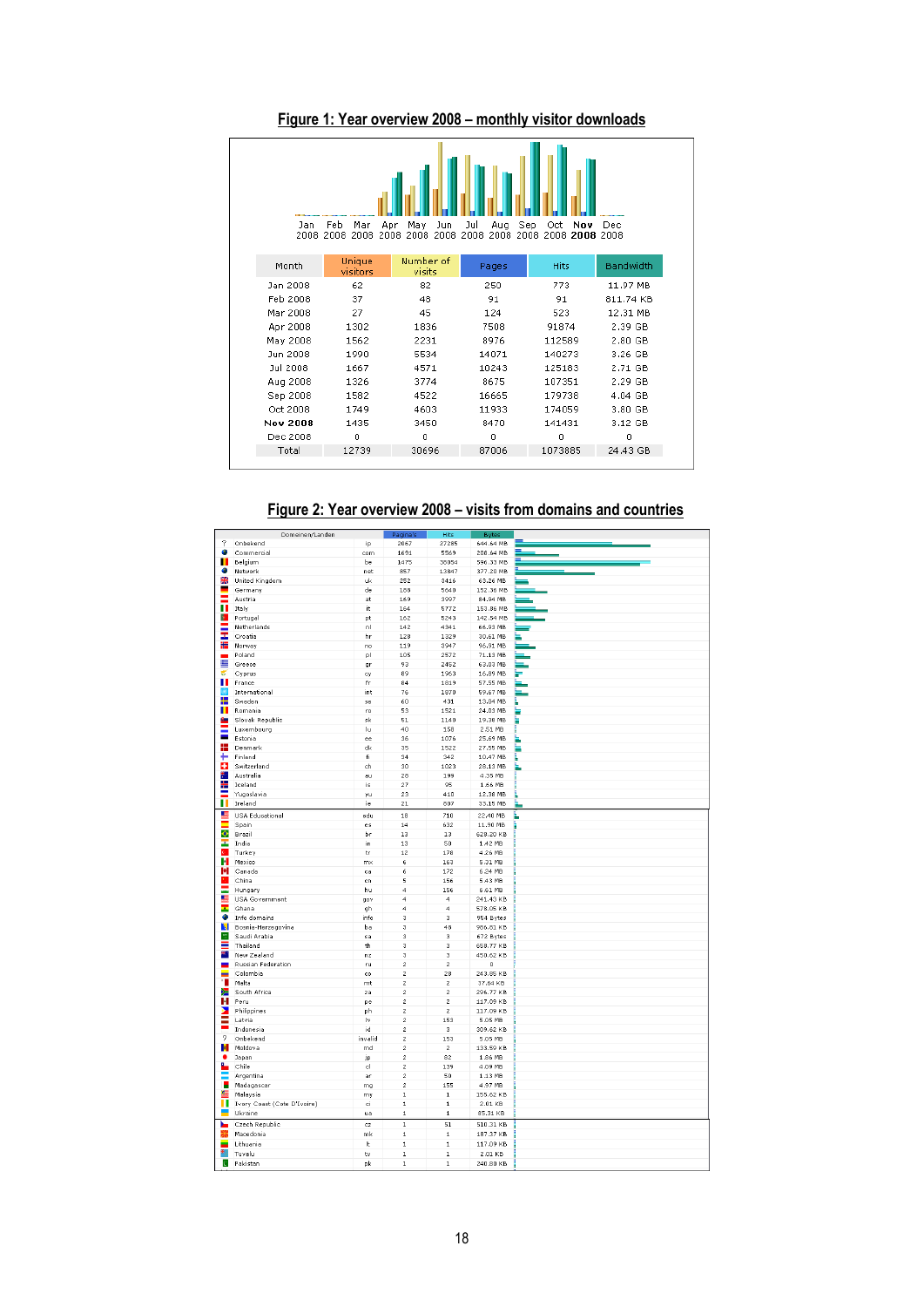

The EFN had a very busy Year 2008 with several important EU health policy developments advocated for in the last five years. The EFN has been successful in taking forward its mission and objectives by engaging the EFN members in the EU policy-making process and by building strong alliances with EU Stakeholders in Health.

This success led to an increased membership of National Nursing Associations joining the EFN. The EFN members feel safe in the "House of Nurses" and appreciate the work taken forward by the EFN. Investing in EFN means investing in nursing leading to EU policies reflecting the daily reality of millions nurses in the EU and Europe.

In difficult economical times, higher living costs and extremely difficult working conditions for nurses, the EFN keeps on leading changing in policy. Therefore, we all need to be optimistic about the future and being proud to be a nurse.

This positive trend could not have been achieved without the continuous commitment of EFN members, the governance capacity of the General Assembly, the leadership of the Executive Committee and the courage of all the nurses to believe in the values and principles shared among all of us.